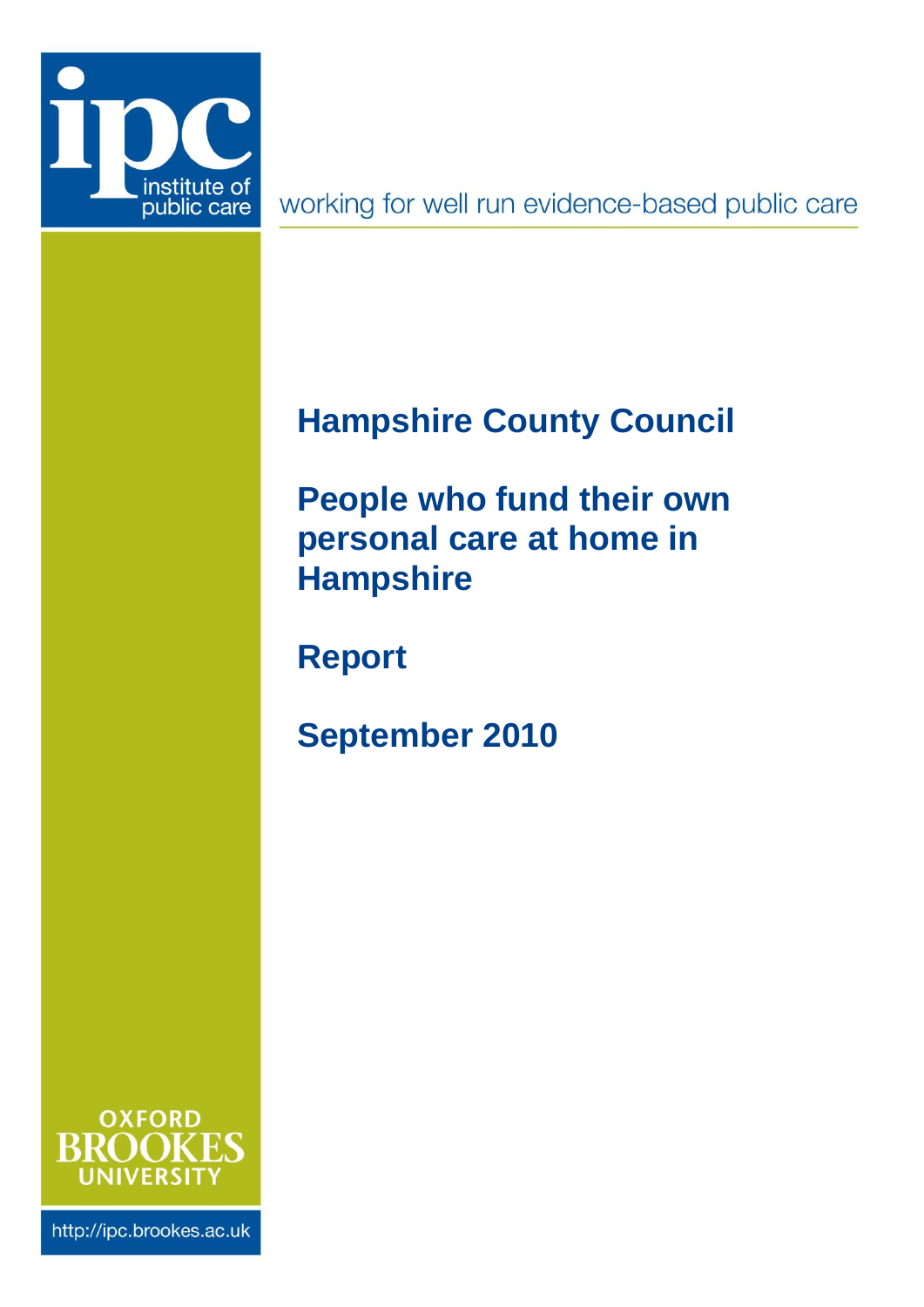# **[Hampshire County Council](#page-0-0)**

# **[People who fund their own personal](#page-0-1)  [care at home in Hampshire](#page-0-1)**

# **Report**

# **Executive Summary**

A combination of demographic and social care policy changes has led to the need for a better understanding of older people who fund their own personal care at home in Hampshire. However, there is a lack of data about this group both nationally and locally. This study sought to: obtain a fuller understanding of what kind of care older people pay for and who they get it from; gather information on unpaid carers in these households; and test the conclusions of the first stage of this study about the likely number of people who fund their own personal care at home in Hampshire (excluding Southampton and Portsmouth).

The results indicate the wide variety of needs (and arrangements to meet those needs) which self-funders have, and the difficulties of generalising about who pays for personal care, how it is sourced, what kind of care and how much care is provided. This has implications for commissioners and providers in meeting the needs of such a diverse market.

The survey indicates that at least 3,190 or 1.3% of the older population pays for personal care (as defined by the Personal Care at Home Act), about half the number (6,377) indicated in the Stage 1 study. The true figure is expected to lie somewhere between the two estimates.

The very old, women, people who live alone, and less mobile older people requiring a degree of care/communities of wealthy older people living in large seaside housing/and older people living on social estates with limited budgets are the people most likely to be paying for care.

Most self-funders of personal care (defined as help with bathing and washing) and help taking medicines and help moving around the home are likely to use a care agency. Self funders are more likely to pay an individual for most other types of care, while lower level help and support (such as cleaners and transport) is frequently arranged on a more ad hoc and informal basis.

Given levels of owner occupation among older people in Hampshire (over 80% among the 65-74 year old age group) and relatively high house prices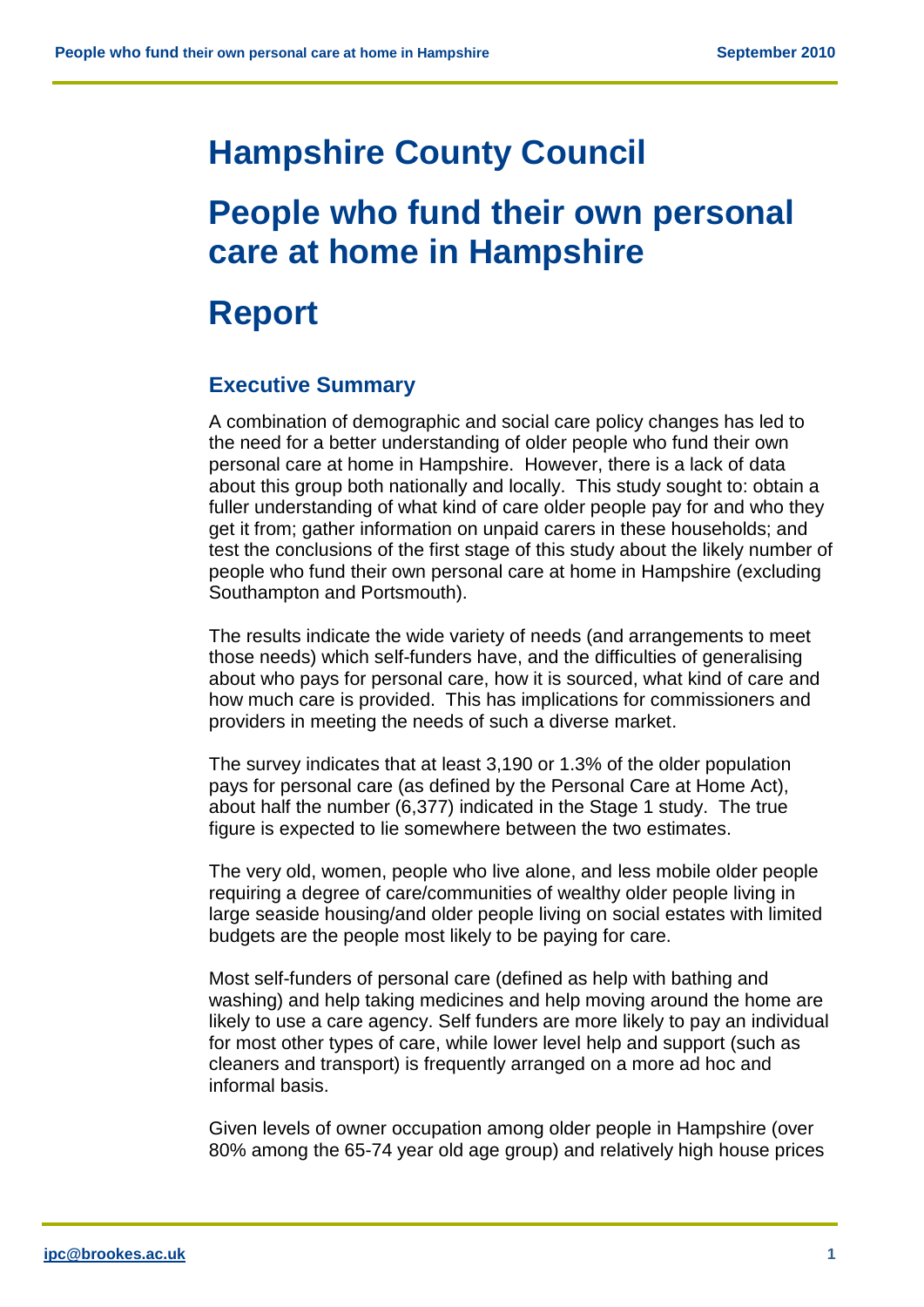in the county, extra care housing for sale or lease could play a useful role in meeting the needs of older people who pay for their own care.

Many self-funders appear to have had contact with HCC and many of those interviewed had been assessed and were either paying a contribution to HCC organised care, or paying in full for care arranged or recommended by HCC. However, the survey findings indicate that there are significant proportions of people who pay for care who have not contacted the council. There is scope to raise awareness of older people's entitlement to an assessment and to improve the provision of information to older people, their carers and 'tomorrow's older people' about the services and support which the council and other organisations can offer.

It is clear that there are also considerable numbers of people paying for lower level help and support who may not be in contact with HCC. The voluntary sector appears to play an important role in meeting the needs of this group, thereby potentially contributing to reducing demand for more intensive service later on. Help with shopping, cleaning and gardening are all areas where there is a need among the older population.

Attendance Allowance and Disabled Living Allowance also emerge from the study as having a valuable role in enabling older people to pay for care, lower level support, transport and other kinds of help. The study indicates that raising awareness of available benefits and of sources of advice and support could be useful for self-funders (and others). Evidence from another local authority indicates that some older people may require more than information to help them navigate access to the care and support they require.

The survey and interviews found that unpaid carers frequently provide care alongside other professional carers – the two categories of carer are not mutually exclusive. While the study has demonstrated that people who pay for their own care are a significant element in the home care market, the main source of personal care at home is unpaid, informal care. Supporting carers is therefore an important activity to enable older people to live independently at home.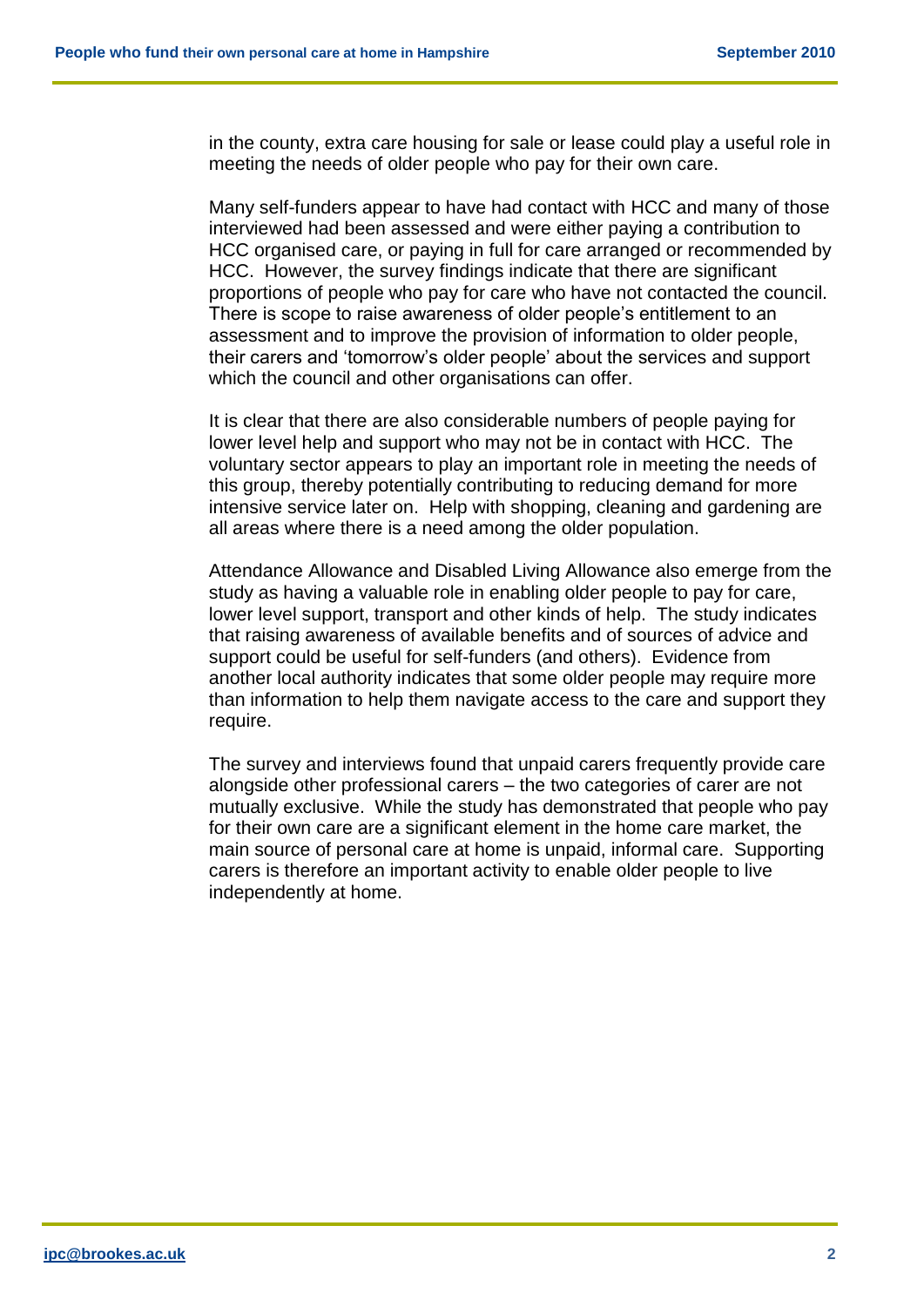## **1 Introduction**

#### **1.1 Background**

This report presents the results of the second stage of a two-part study of people who fund their own personal care at home in Hampshire. The report was prepared by the Institute of Public Care (IPC) at Oxford Brookes University for Hampshire County Council (HCC).

The number and characteristics of people who fund their own care are of growing significance. This is due to three key factors: as a result of demographic changes and their implications for public services; due to an increase in real terms in the financial resources of older people and their potential impact on the wider social care market; and thirdly, the changing nature of social care as a consequence of the policy focus on personalisation, prevention and choice (noted in HCC's Commission of Inquiry into Personalisation and the Future of Adult Social Care in November 2008).

Local authority Directors of Adult Social Services are now expected to commission services for the whole population and there is a duty on local authorities to carry out a Joint Strategic Needs Assessment. However, there is increasing recognition that little is known about the current and potential future activities of self-funders and the impact they may have on social care service provision<sup>1</sup>. Self-funding operates at a wide variety of levels from people who use friends, neighbours and local contacts to deliver low level community support such as assistance with household tasks, '*that bit of help*', through to those who purchase residential care with nursing.

At the time of commissioning this study, there was a need for all local authorities to prepare for the implementation of the Personal Care at Home Act 2010 by identifying the likely number of people who currently pay for their own personal care and their eligibility for future state-funded care. Based on earlier estimates in HCC's response to the government's consultation on the Personal Care at Home Bill, Hampshire is thought to have a relatively high number of self-funders. HCC had estimated that the cost of the Act (before grant) would be between £25.5m and £43.3m in a full year if all eligible self-funders approached the County for free care<sup>2</sup>.

The new government has made it clear that it does not now expect the Act to be implemented. This second stage of the study has proceeded, because there is still a need to obtain information about the self-funding

 $\overline{a}$ 

<sup>1</sup> Hudson B and Henwood M (2009) A Parallel Universe? People who fund their own care and support: a review of the literature, ADASS/SCIE/JRF

 $^2$  Hampshire County Council response to the Government's Personal Care At Home Bill consultation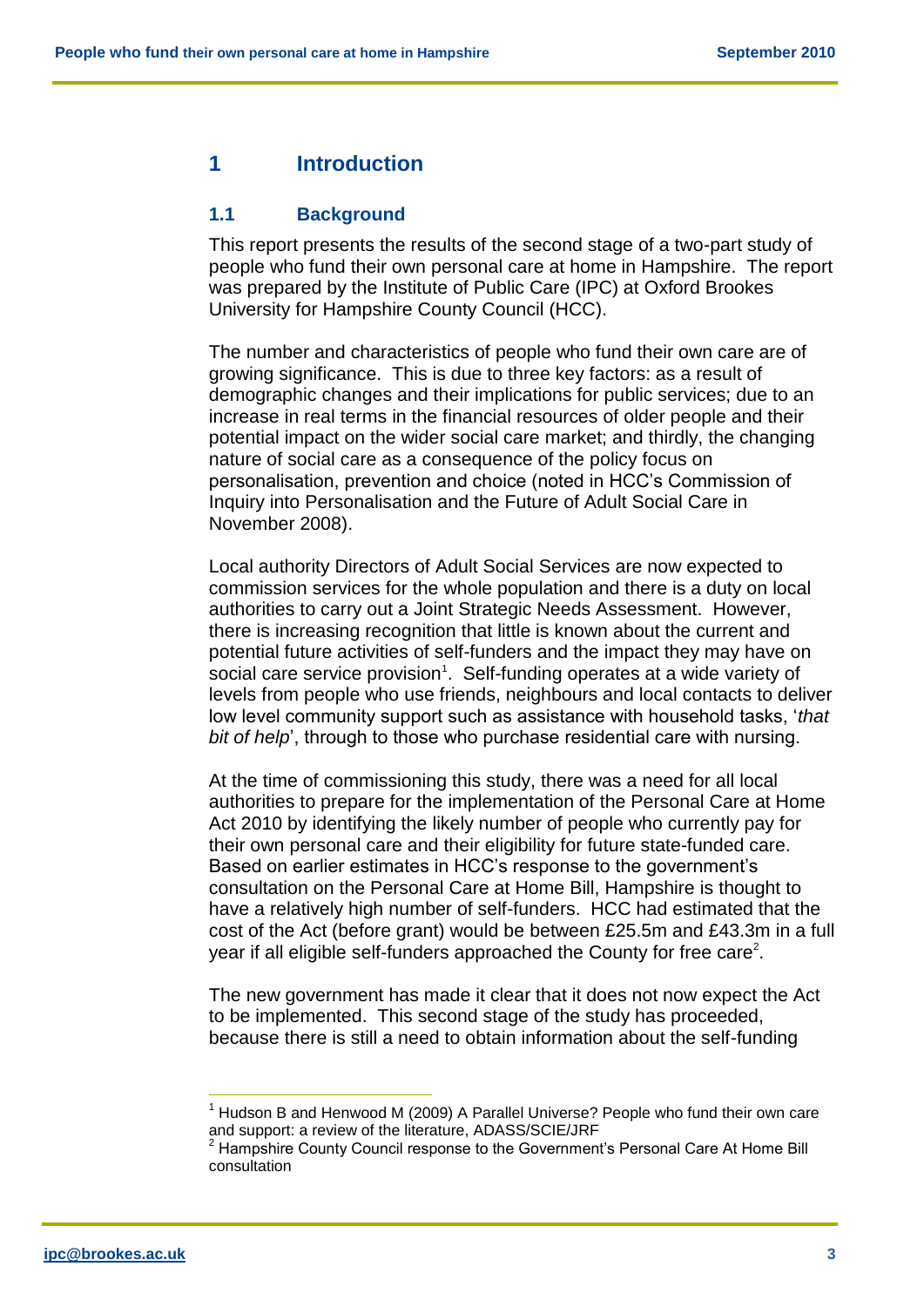population to inform HCC's future commissioning and facilitation of the market to meet the care needs of the whole population.

## **1.2 Objectives**

The main objective of this stage of the study was to research the current care arrangements of self-funders in Hampshire: to find out what kind of care they pay for and who they get it from. There were two additional aims: to use the data to test the conclusions of the first stage of the study about the likely number of people who fund their own personal care at home in Hampshire (excluding Southampton and Portsmouth); and to take the opportunity to gather information on unpaid carers in these households.

The first stage report estimated that there is a range of between 3,000 and 4,500 older people who pay for their own personal care who would have been eligible for free personal care under the Personal Care at Home Act; and an additional 1,877 older people receiving domiciliary care from HCC which they pay for. This would indicate a maximum number of 6,377 older people in Hampshire paying for all or part of their personal care.

## **1.3 Methodology**

To map the current arrangements for care that self-funders have made, a postal questionnaire was sent to a random sample of 1,000 older people from each district across the county (a total of 11,000 older people). The sample was drawn from the range of categories on the MOSAIC database relating to older households (MOSAIC is a commercial demographic profiling and classification system developed for social marketing purposes which categorises households into a number of different types – see Appendix 1 for further information). Bus pass data were considered as an alternative option to obtain a reliable sample of older households. However, this approach was rejected on the grounds that bus pass take-up is likely to be limited by a number of factors such as car ownership, frailty, disability and lack of bus services in some areas and consequently, the sample could be biased against the very groups we wished to include. All participants received a stamped and addressed envelope to increase the response rate.

A total of 1,260 valid responses to the questionnaire were obtained representing an 11.5% response rate (see Table 1). This rate is lower than we would have liked ideally, but not atypical for postal questionnaires and in our judgement sufficient to draw conclusions about people who pay for their own care in the county. The results are within a +/- 3% sampling error at the 95% confidence level. However, a number of factors will have affected the profile of respondents, and consequently the sampling error will be wider.

Firstly, the covering letter clearly stated that: *'If you do not need any help with everyday activities or if all of your care is paid for by the County Council, there is no need to fill [the questionnaire] in'*. Thus, those needing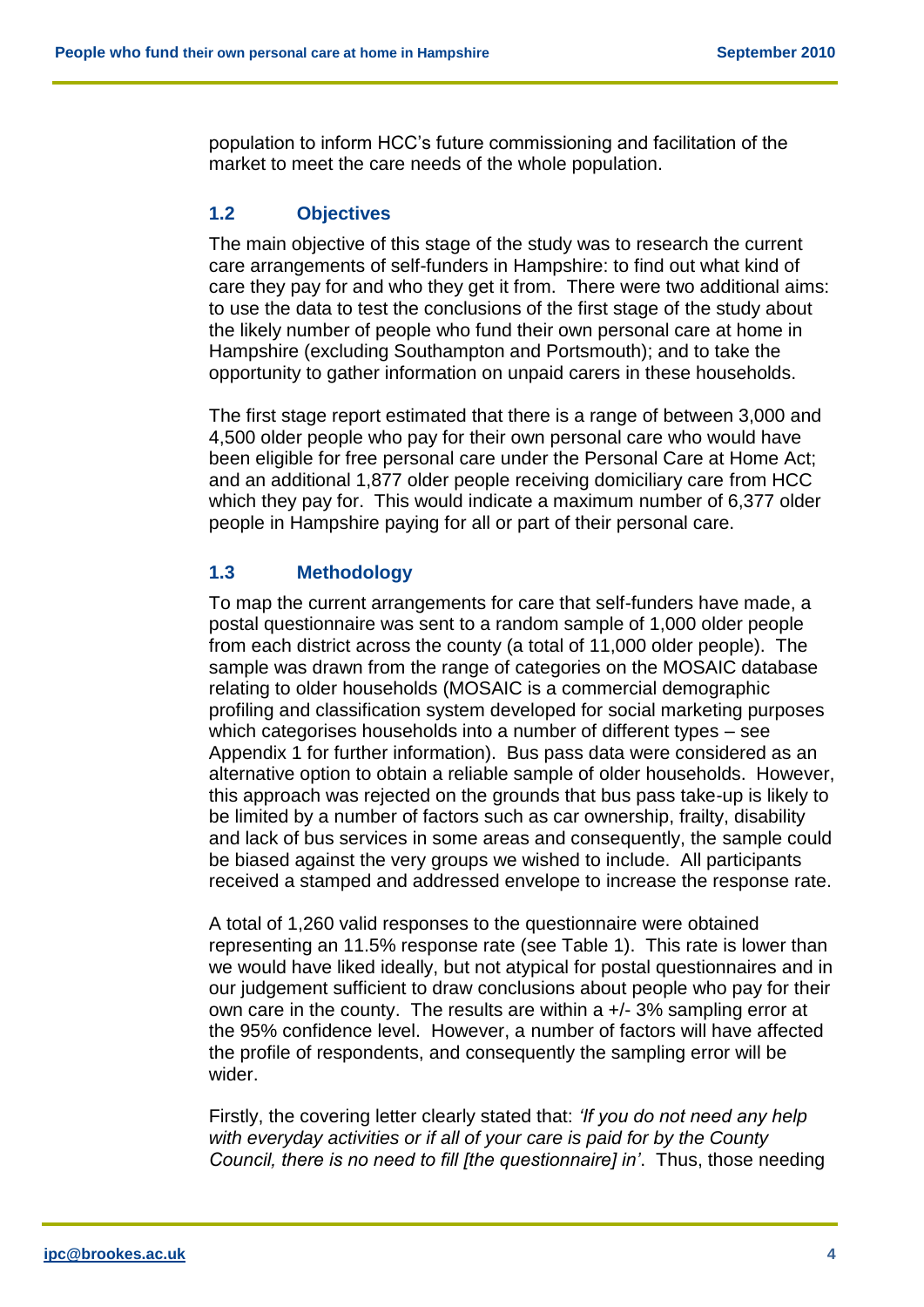or receiving care were much more likely to respond to the survey than those with no need for care or help. In addition, the response rate may have been low amongst the population paying for care in that the limitations of MOSAIC have mean some non-older people's households were targeted. There may also have been active non-response from two groups of older people: those who were wary of providing information perceived as sensitive, and those too frail or disabled to respond. We have taken this into account in our final conclusions.

It should also be noted that we cannot draw safe and reliable conclusions from individual districts due to the small number of respondents per district.

| <b>Local authority</b>       | <b>Number of valid</b><br>responses | <b>Response rate</b> |
|------------------------------|-------------------------------------|----------------------|
| <b>Basingstoke and Deane</b> | 116                                 | 11.6%                |
| East Hampshire               | 114                                 | 11.4%                |
| Eastleigh                    | 95                                  | 9.5%                 |
| Fareham                      | 126                                 | 12.6%                |
| Gosport                      | 121                                 | 12.1%                |
| Hart                         | 114                                 | 11.4%                |
| Havant                       | 97                                  | 9.7%                 |
| <b>New Forest</b>            | 113                                 | 11.3%                |
| Rushmoor                     | 102                                 | 10.2%                |
| <b>Test Valley</b>           | 119                                 | 11.9%                |
| Winchester                   | 143                                 | 14.3%                |
| Total                        | 1260                                | 11.5%                |

#### **Table 1: Valid responses received by district**

All respondents were asked if they would be willing to be contacted for follow-up telephone interviews. From those respondents who agreed and indicated that they paid for some level of care or support or provided care, a purposive sample of 31 older people was drawn from across the county, including one or more person from each district. The sample was drawn to obtain a more detailed qualitative picture of the nature of self-funders care needs, the range and quantity of services purchased, whether they have been in contact with the County, and the outcome of that contact.

Overall frequency data and district level frequencies are provided in two accompanying technical appendices.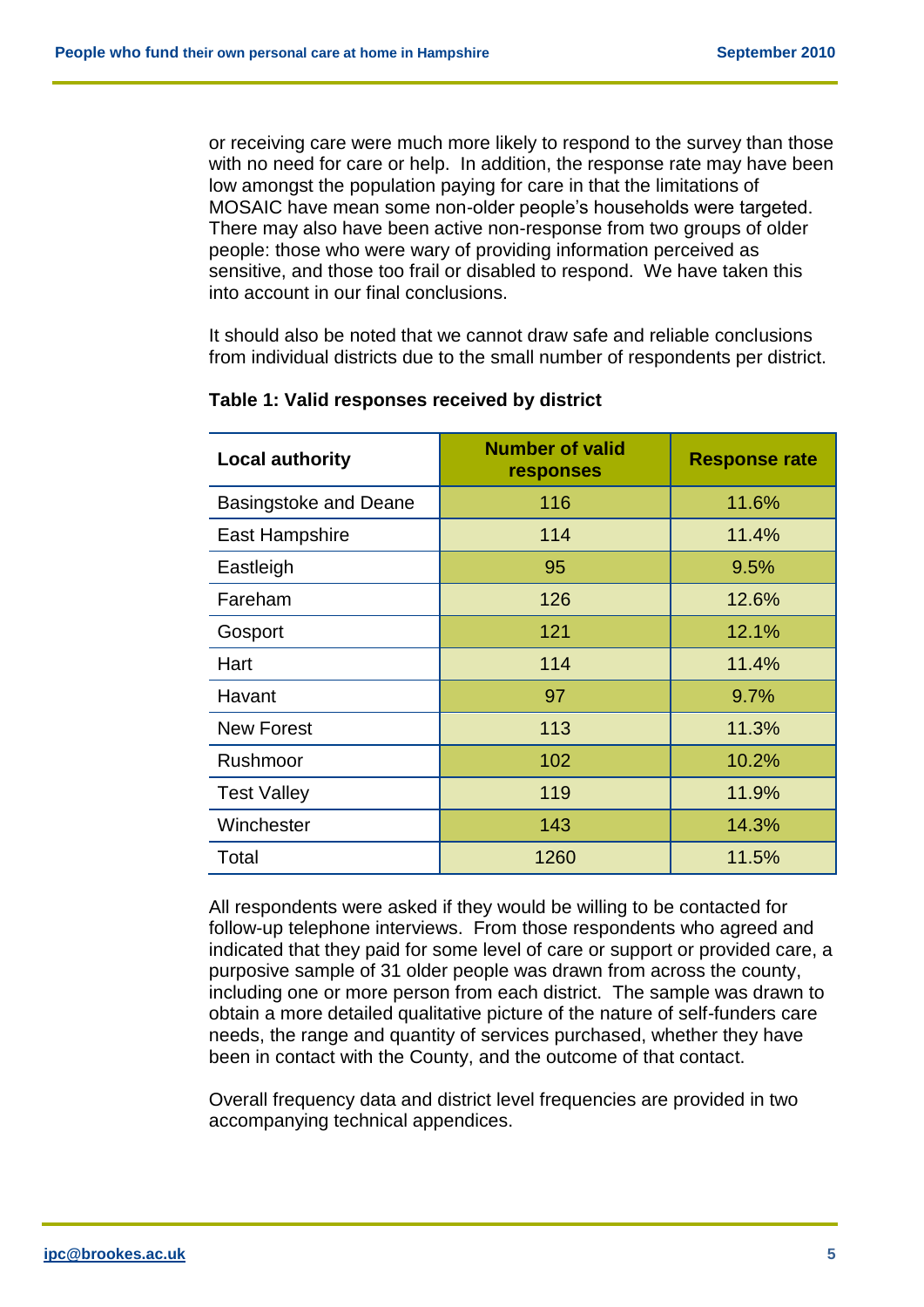## **2 Profile of respondents**

#### **2.1 Gender and age**

Slightly more than half of respondents were female (55.5%) reflecting the profile of the older population in Hampshire as a whole (see Table 2). The majority of respondents were aged between 65 and 84 years old. However people aged 85 and over were over-represented compared with the older population of Hampshire as a whole. This age group is the one most likely to need personal care.

The 18% of responses from those under 65 years old may be due to a number of factors: including women over retirement age but under 65 years old, younger carers responding on behalf of older residents, and weaknesses in the MOSAIC profiling system itself.

| Age group                                                             | <b>Male</b> | <b>Female</b> |
|-----------------------------------------------------------------------|-------------|---------------|
| Under <sub>65</sub>                                                   | 18%         | 18%           |
| 65-74                                                                 | 39%         | 30%           |
| 75-84                                                                 | 30%         | 31%           |
| 85 and above                                                          | 13%         | 21%           |
| Total (column percentage)                                             | 100%        | 100%          |
| Total (row percentage)                                                | 44.5%       | 55.5%         |
| Predicted Hampshire total population aged 65+<br>(row percentage) $3$ | 44.3%       | 55.7%         |

#### **Table 2: Percentage of respondents by age group and gender**

 $\overline{a}$ <sup>3</sup> Projecting Older People's Population Information system (POPPI) <http://www.poppi.org.uk/>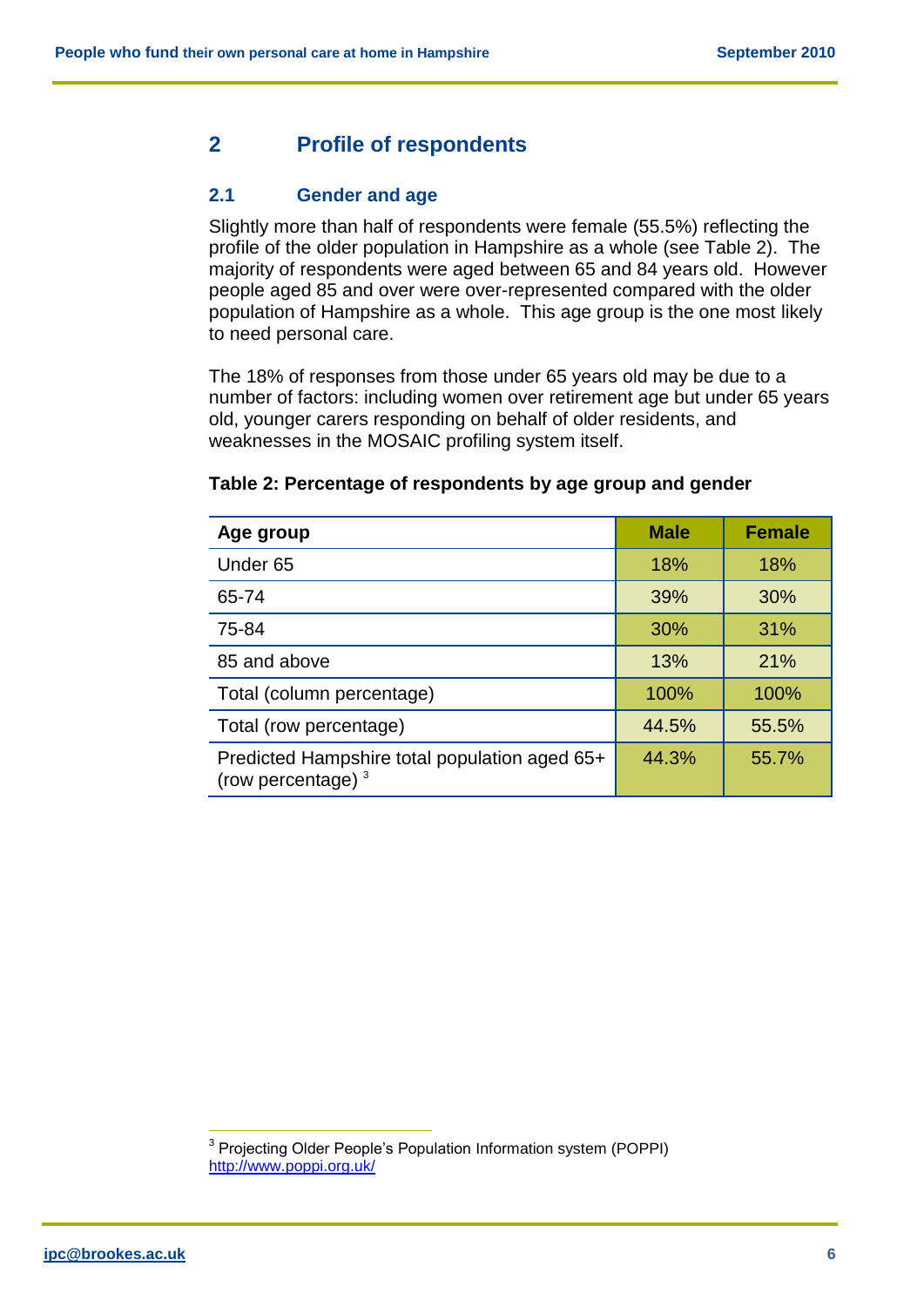

#### Age and gender of respondents

### **2.2 Ethnic origin**

The great majority of survey respondents (99.6%) described their ethnic origin as White reflecting the very low proportion of people from Black or minority ethnic groups in the older population in Hampshire. One of the interviewees was of Asian origin.

### **2.3 Living arrangements**

Overall 45% of respondents lived alone. However, when analysed by age group, more than three-quarters (76%) aged 85 and above live alone (see Table 3). Projections<sup>4</sup> indicate that 50% of the Hampshire population aged 75 and over live alone, compared with 62% of the survey respondents aged 75 and over. This group are therefore over-represented in the survey responses.

| Age group           | Live alone % |
|---------------------|--------------|
| Under <sub>65</sub> | 31%          |
| 65-74               | 31%          |
| 75-84               | 55%          |
| 85 and above        | 76%          |

#### **Table 3: Percentage of respondents living alone by age group**

 $\overline{a}$ 

<sup>&</sup>lt;sup>4</sup> Projecting Older People's Population Information system (POPPI)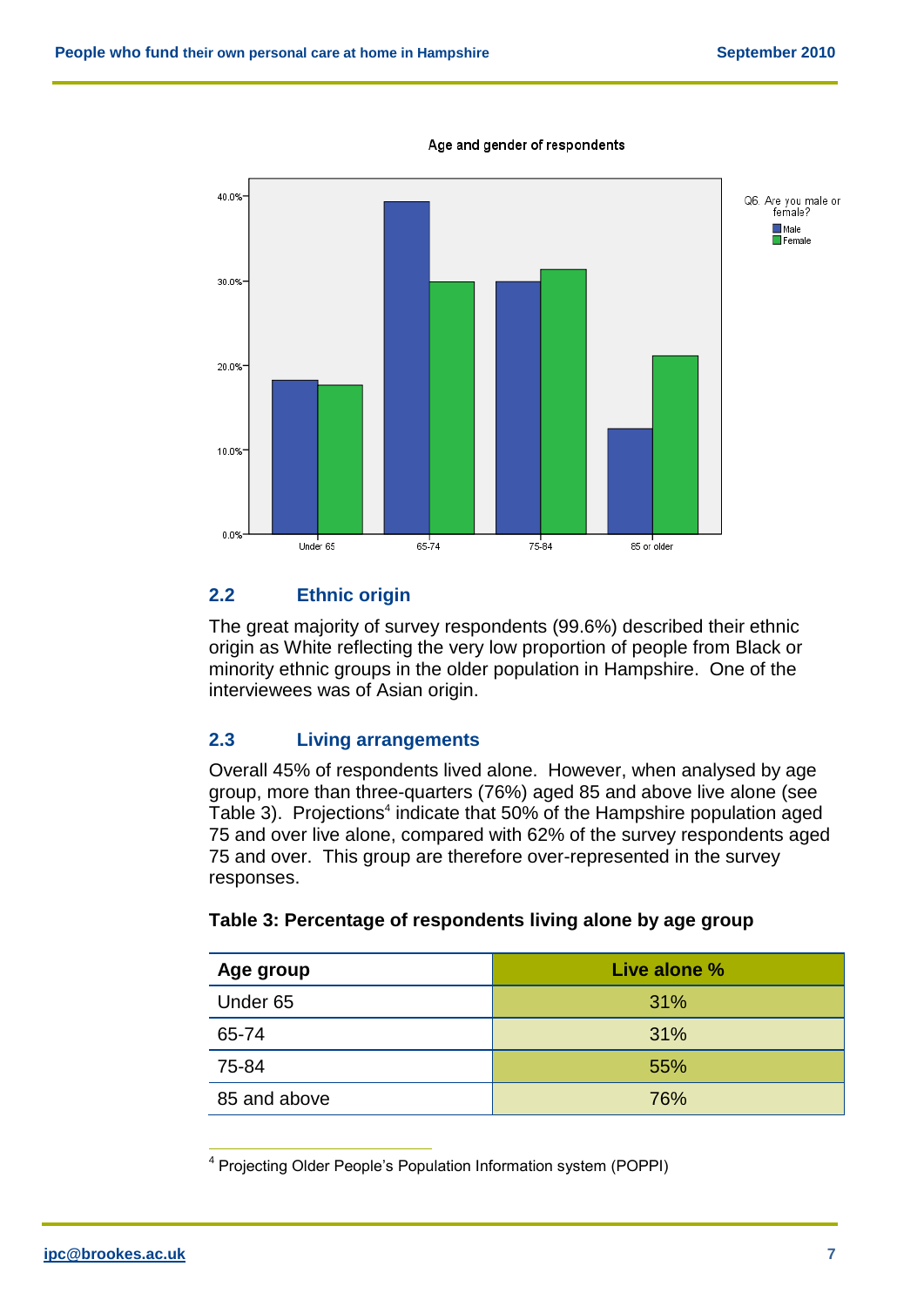Just over 60% of female respondents lived alone, compared with 30% of male respondents.

## **2.4 MOSAIC categories**

In terms of the profile of respondents to the postal survey, the largest category was: 'Better off empty nesters in low density estates on town fringes', followed by: 'Older people living in large houses in mature suburbs', 'Higher income older champions of village communities', 'Empty nester owner occupiers making little use of public services', and 'Less mobile older people requiring a degree of care'.

Response rates were highest for: 'Older people living in large houses in mature suburbs' (16%) and 'Communities of wealthy older people living in large seaside housing' (15%); and lowest for: 'Older families in low value housing in traditional industrial areas' (3%) and 'Low income older couples long established in former council estates' (4%) (See Appendix 1).

## **2.5 Interviewees**

The telephone interviews were focused on people on who indicated that they paid for some level of care and the sample was drawn from across the 11 districts. Their profile reflects the higher proportions of survey respondents among the very old, and people who live alone, who pay for care.

| <b>Gender</b> | <b>Number</b> | <b>Living arrangement</b> | <b>Number</b> |
|---------------|---------------|---------------------------|---------------|
| Male          | 13            | Live with spouse/family   | 13            |
| Female        | 18            | Live alone                | 18            |

## **Table 4: Profile of telephone interviewees**

| Age group           | <b>Number</b> |
|---------------------|---------------|
| Under <sub>65</sub> |               |
| 65-74               |               |
| 75-84               |               |
| 85 and above        | 13            |

# **3 Care needs**

## **3.1 Help with everyday activities**

The postal survey covered the kind of care needed and the care received by older people in their own homes. Respondents were asked about whether or not they needed help with a range of everyday activities and also whether they got help with these activities, either from an unpaid carer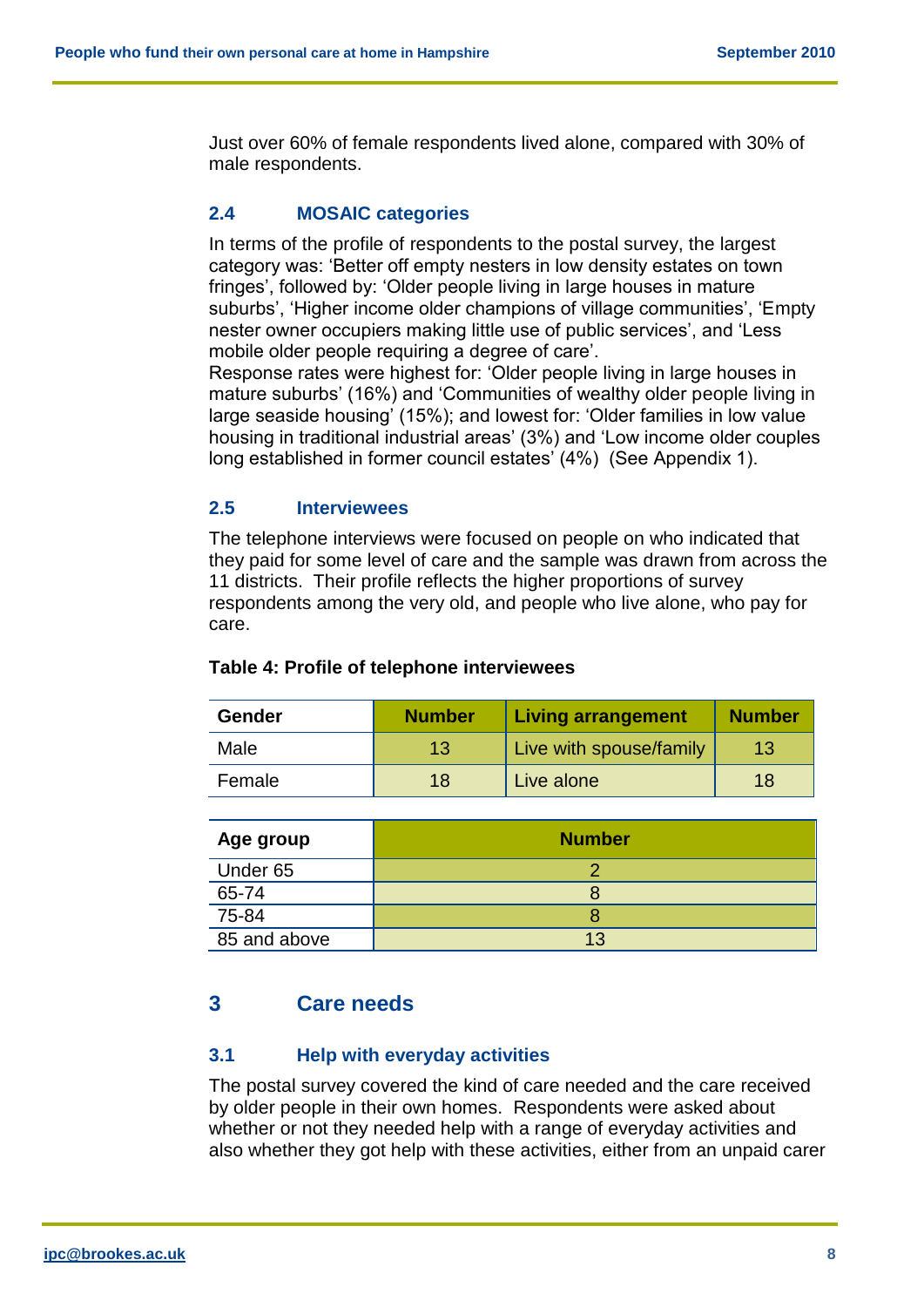or by paying it for it themselves (see Table 5). The survey preamble asked respondents not to include information about help that was paid for by the County Council either directly or through a Direct Payment in order to obtain a picture of the care which people paid for from their own resources. The main type of help needed **and** received was personal care (defined in the survey as help with washing and bathing); help with moving around the home was least frequently mentioned.

The telephone interviews reveal a wide range of needs and conditions requiring care among those contacted, for example, people who had had a stroke affecting their mobility, speech and other capacities, people with Parkinson's, amputees and visual impairments were mentioned. Again, the need for personal care was the main area of care which people mentioned in the interviews – particularly help with getting showered and dressed in the mornings, and getting ready for bed in the evenings.

| <b>Type of help</b>          | <b>Respondent</b><br>category | <b>Need</b><br>help | <b>Receive</b><br>help |
|------------------------------|-------------------------------|---------------------|------------------------|
| Personal care, eg, help with | All                           | 15%                 | 14%                    |
| washing or bathing           | Aged $85+$                    | <b>25%</b>          | 28%                    |
|                              | All                           | 13%                 | 11%                    |
| Getting dressed              | Aged $85+$                    | 19%                 | 19%                    |
|                              | All                           | 11%                 | 11%                    |
| Taking medicine              | Aged $85+$                    | 20%                 | 19%                    |
|                              | All                           | 9%                  | 9%                     |
| Eating or drinking           | Aged $85+$                    | 15%                 | 18%                    |
|                              | All                           | 10%                 | 7%                     |
| Moving around your home      | Aged 85+                      | 12%                 | 10%                    |

| Table 5: Percentage needing and getting help with everyday activities |  |  |  |  |  |
|-----------------------------------------------------------------------|--|--|--|--|--|
|-----------------------------------------------------------------------|--|--|--|--|--|

Note: It is not clear why some percentages for receiving help exceed percentages needing help, although some may have interpreted 'needing help' as needing additional help above what they already received.

Respondents who lived alone were less likely than others to say they need help with daily activities. This could reflect the possibility that people who live alone are more likely than others to move into a care home when they are unable to carry out these activities, as they are less likely to have access to unpaid care.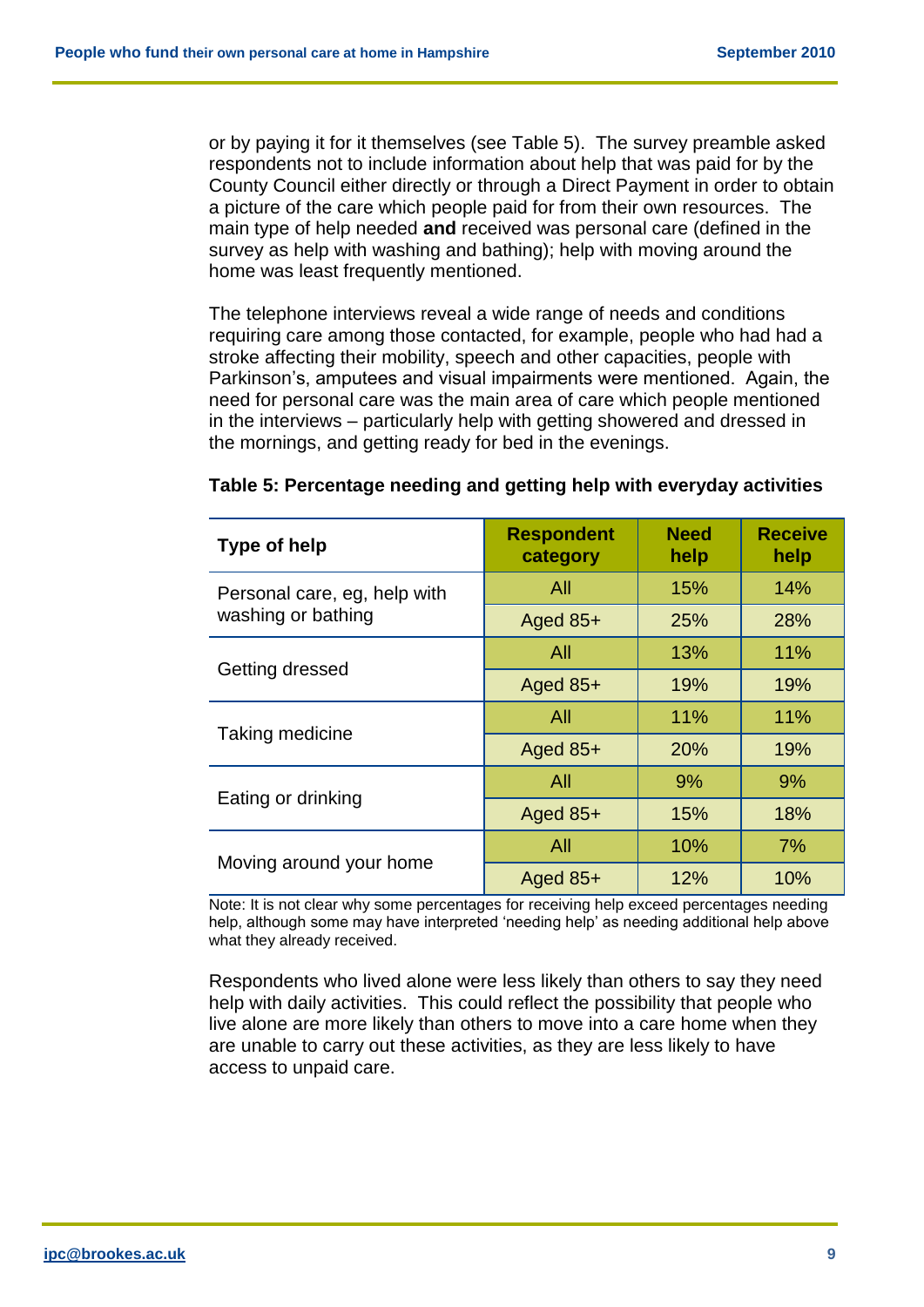#### **3.2 Volume of care**

Respondents were asked how many hours a week of care they received. The range of hours was considerable, from a few hours to up to 24 hours a day. Therefore, it is most useful to report the mean amounts of care provided. These were:

- **Personal care, eg, help with washing or bathing**  $-4$  **hours a week**
- Getting dressed  $-3.5$  hours a week
- $\blacksquare$  Taking medicine 2 hours a week
- **Eating or drinking 9.25 hours a week**
- Moving around your home 14 hours a week.

It should be noted that these reflect the responses of people who needed and received that specific type of care.

#### **3.3 Sources of help**

#### 3.3.1 Survey results

Survey respondents who received help with everyday activities were asked about where they got help from. The most common source of help was unpaid care from a spouse, family member or a friend; and the main type of help obtained was for personal care (see Table 6). **As a proportion of the total responses to the survey, 12.0% of respondents were paying for all or some of their personal care** (defined in terms of the Personal Care at Home Act to include personal care, help with getting dressed, eating and drinking).

| Type of help                                       | Pay an<br>agency | Pay an<br>individual | <b>Unpaid</b><br>carer | <b>Total</b><br>number |
|----------------------------------------------------|------------------|----------------------|------------------------|------------------------|
| Personal care, eg, help with<br>washing or bathing | 32%              | 11%                  | 67%                    | 213                    |
| Getting dressed                                    | 23%              | 29%                  | 61%                    | 213                    |
| Eating or drinking                                 | 11%              | 16%                  | 80%                    | 188                    |
| Taking medicine                                    | 23%              | 12%                  | 74%                    | 158                    |
| Moving around your home                            | 20%              | 14%                  | 75%                    | 130                    |

#### **Table 6: Type of help people have and how funded**

Note: Row percentages do not sum to 100% as some respondents obtained care from more than one source and some receiving care did not complete this question

The much greater role of unpaid care, compared with self-funded care in Hampshire, corresponds with other research evidence which has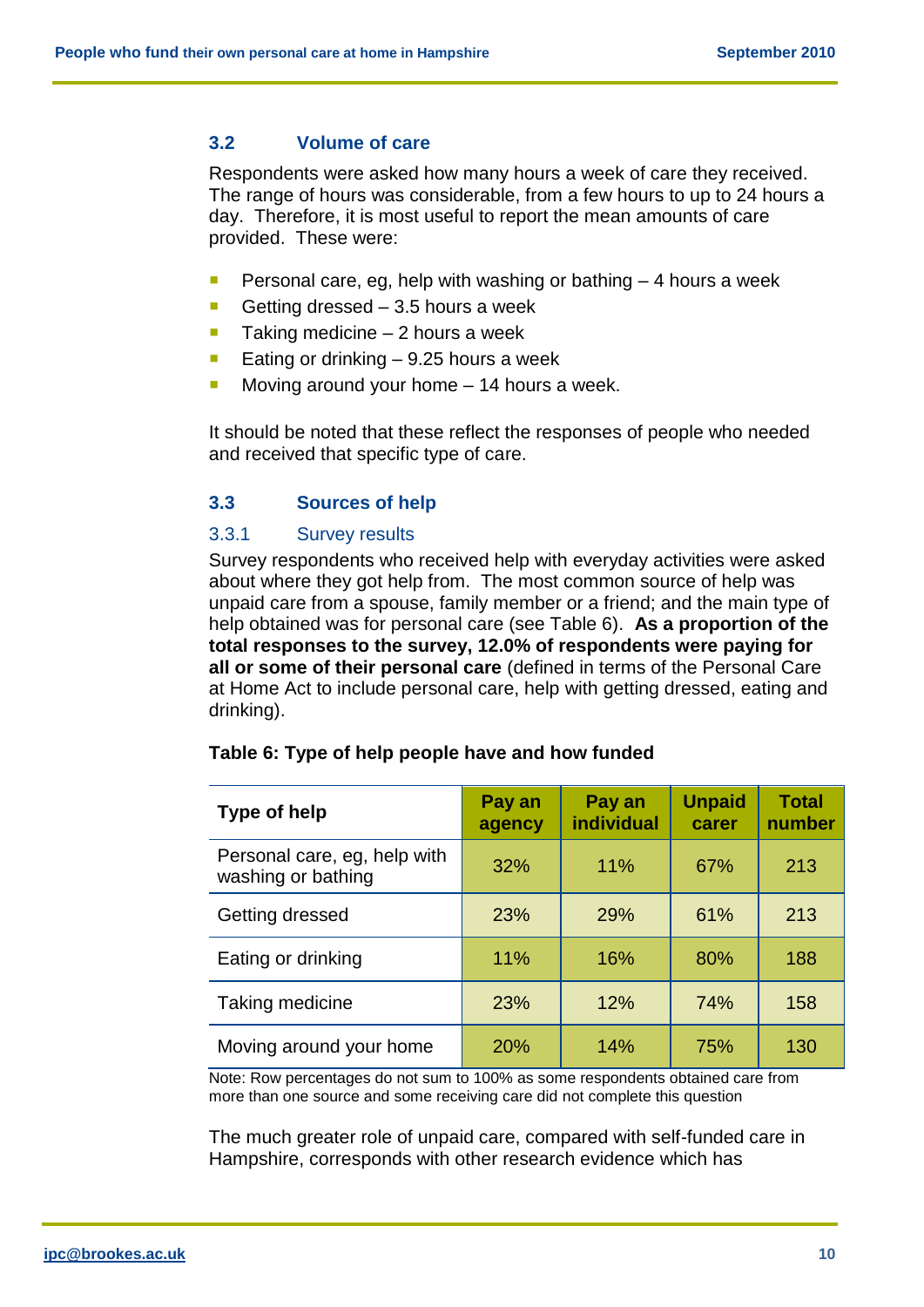emphasised the critical role of unpaid carers in supporting people to live in their own homes: in the 2001 Census, 11% of the UK population reported providing unpaid care, and a quarter of these people provided personal care.

In terms of self-funded care, respondents were much more likely to be paying an agency than an individual, for personal care defined as help with washing and bathing, (32% compared with 11%) but more likely to pay an individual than an agency for help with getting dressed (29% compared with 23%) and help with eating (16% compared with 11%) . All three types of care would be included in the Personal Care at Home Act definition of personal care. Care agencies range from national organisations such as Care UK to smaller businesses employing a few staff. Paying individuals could include paying neighbours and friends or others recruited through adverts, recommendations, or other means.

When the source of help with personal care (as defined by the Act) was analysed by age, it is clear that from age 65 onwards, the older the respondent receiving personal care, the more likely they are to be paying for it, and particularly paying an agency (see Table 7). For example, the percentage of respondents paying an agency increases from 15% in the 65- 74 age group to 40% in the 85 and over age group, reflecting the greater need for personal care as people get older, and the lower level of unpaid care available in late old age.

| Age group           | Pay an<br>agency | Pay an<br><b>individual</b> | <b>Unpaid</b><br>carer | <b>Total</b><br>number |
|---------------------|------------------|-----------------------------|------------------------|------------------------|
| Under <sub>65</sub> | 11%              | 36%                         | 68%                    | 44                     |
| 65-74               | 15%              | 24%                         | 75%                    | 84                     |
| 75-84               | 21%              | 25%                         | 76%                    | 122                    |
| 85 and above        | 40%              | 29%                         | 69%                    | 77                     |
| Total               | 23%              | 28%                         | 75%                    | 327                    |

### **Table 7: Source of personal care (including washing, bathing, help with dressing and eating) by age**

Note: Row percentages do not sum to 100% as some respondents obtained care from more than one source and some receiving care did not complete this question

The high levels of unpaid care provided demonstrate its critical importance to older people with personal care needs (246 unpaid carers providing personal care). The proportion of people receiving unpaid personal care rises slowly up to age 75-84 where it peaks at 76% and then appears to fall, probably reflecting the declining numbers of people in the highest age category able to provide personal care, due to higher levels of ill-health and mortality.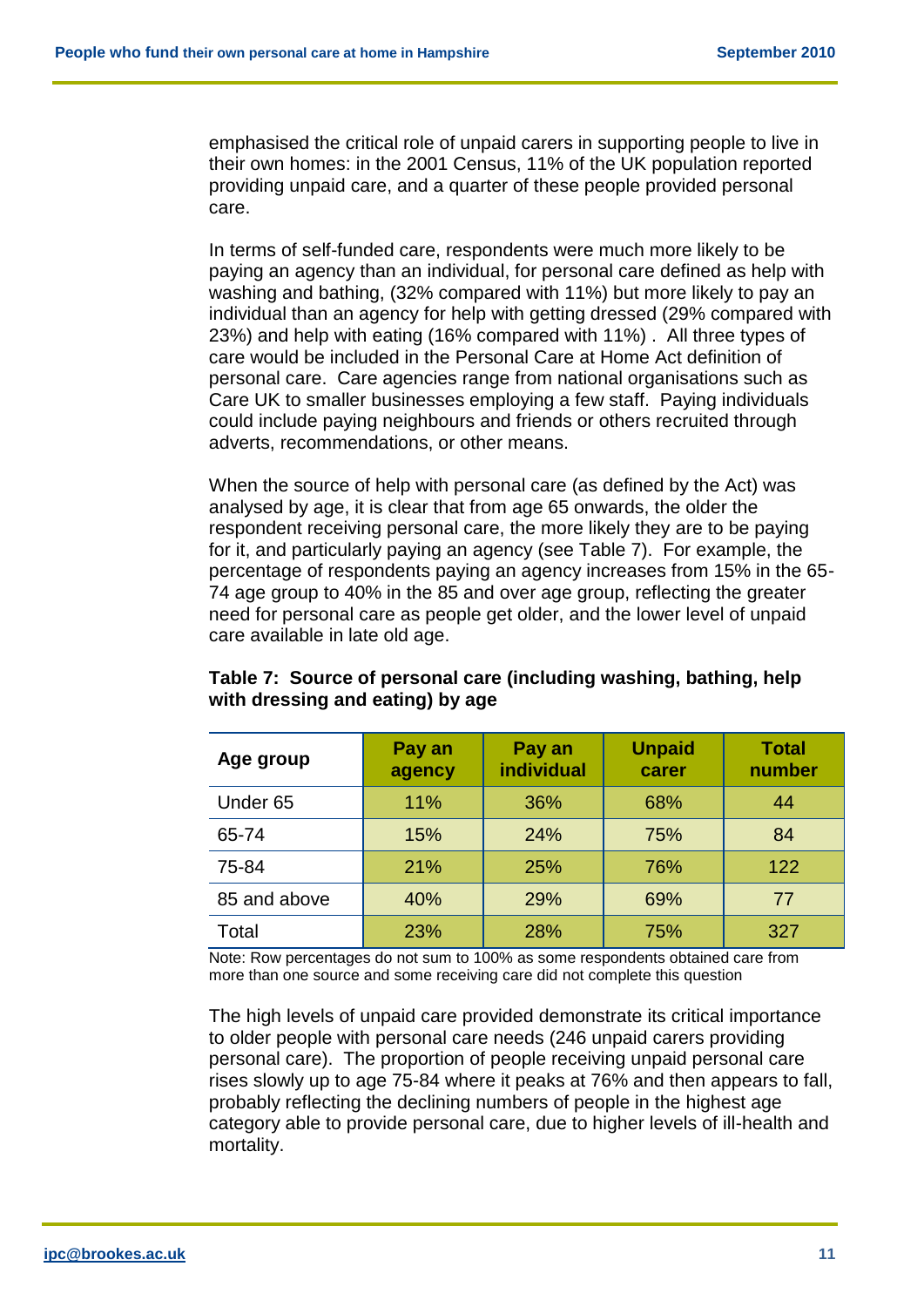The great majority of respondents living with their spouse or partner, or family or friend who received personal care (as defined by the Act) received unpaid care; a smaller proportion of people who lived alone received unpaid care, although this was still more than half (see Table 8). Correspondingly, respondents who lived alone were much more likely to pay for care than those who lived with their spouse or partner, or other family or friend. These results indicate the much greater likelihood that people who live alone pay for care.

#### **Table 8: Source of personal care (including washing, bathing, help with dressing and eating) by household status**

| <b>Household status</b>          | Pay an<br>agency | Pay an<br>individual | <b>Unpaid</b><br>carer | <b>Total</b><br>number |
|----------------------------------|------------------|----------------------|------------------------|------------------------|
| Live alone                       | 35%              | 36%                  | 54%                    | 131                    |
| Live with spouse/partner         | 13%              | <b>20%</b>           | 86%                    | 172                    |
| Live with other family or friend | 24%              | 19%                  | 86%                    | 14                     |

Note: Row percentages do not sum to 100% as some respondents obtained care from more than one source and some receiving care did not complete this question

As a percentage of **all** responses to the survey, it was found that:

- 21.8% of people aged 85 and over paid for personal care (as defined by Personal Care at Home Act), compared with 7.9% of people aged 65- 74;
- 14.5% of all female respondents paid for personal care (as defined by Personal Care at Home Act) compared with 9.1% of males; and
- 14.4% of people who lived alone paid for personal care (as defined by Personal Care at Home Act) compared with 10.0% of those who did not.

In other words, the people most likely to pay for personal care are likely to be female, living alone and aged 85 or above.

In terms of the MOSAIC categories, those people who were most likely to pay for the provision of personal care (as defined by the Act) were: M58 Less mobile older people requiring a degree of care (18%); M56 Older people living on social estates with limited budgets (15%); and L52 Communities of wealthy older people living in large seaside housing (13%). All bar one of those in the 'Older people living on social estates with limited budgets' category paid for an agency to provide personal care. It seems likely that people in this category were not paying for the full cost of their personal care, but rather paying part of the costs of local authority provided care.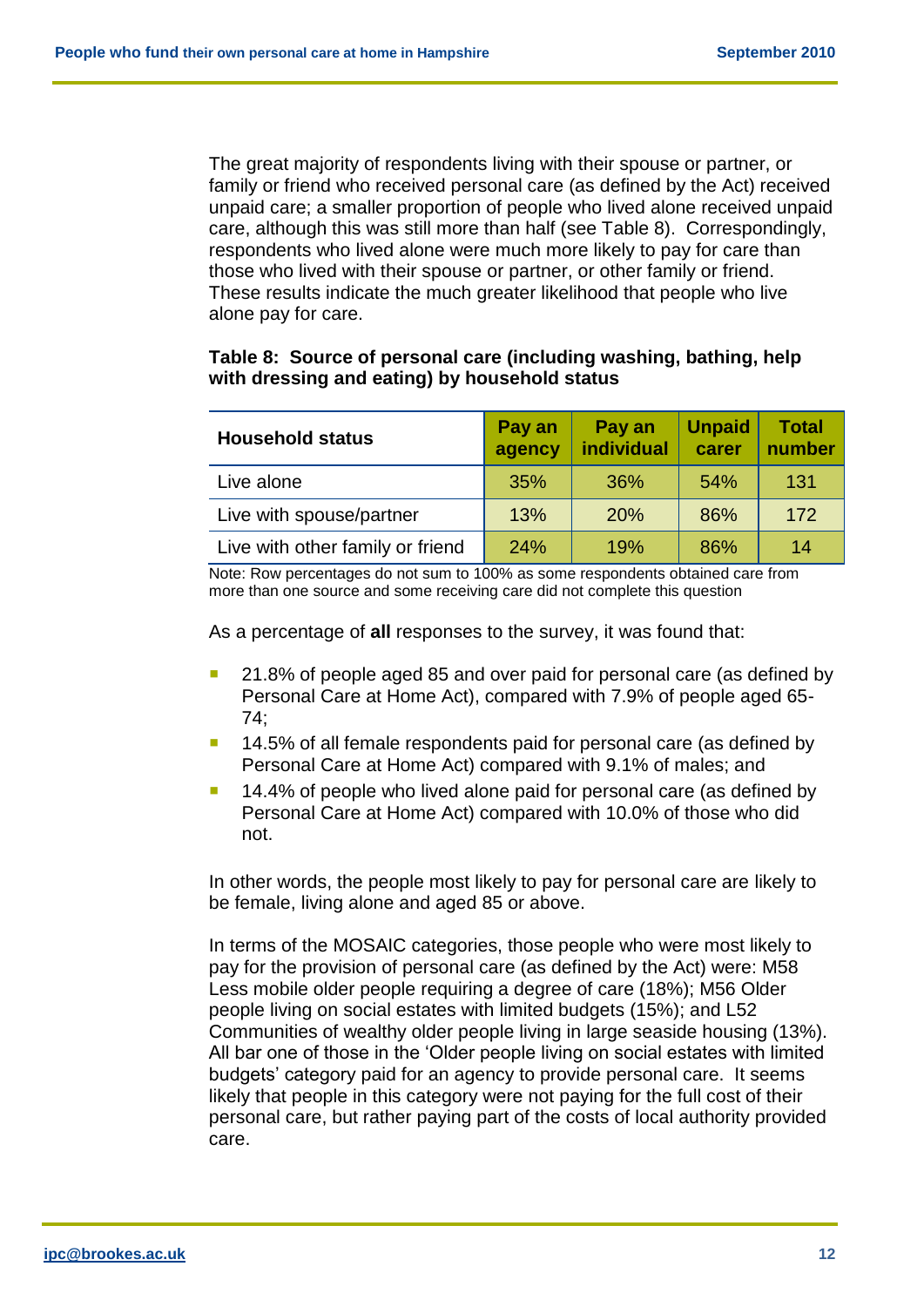#### 3.3.2 Interview results

The telephone interviews were targeted on people who indicated in the postal survey that they were paying for care, and sought further information about how people sourced their care. Personal care was taken to include help with bathing, washing, getting dressed, eating and drinking, ie, as defined by the Personal Care at Home Act.

The interviews reveal a variety of arrangements:

People who fully fund personal care and arrange it themselves

Seven of the 31 people who were interviewed fully funded their personal care and arranged it themselves. Some people had sourced their care themselves: for example, a woman aged 65-74 who needed a hoist for getting in and out of bed and going to the toilet was paying £460 a week for live-in care from someone she knew, with secondary care from someone she had met at a centre.

Some people had obtained a list of care agencies provided by HCC and used it to arrange care themselves, for example: a hospital social worker had recommended an agency which was now providing 30 minute visits every morning and evening to help with the care of a bedridden woman aged over 85.

- People who fully fund personal care arranged by HCC
- People who partially fund personal care arranged by HCC

It was not always possible to distinguish between these two groups. The amounts mentioned by some who said they were paying for personal care arranged by HCC indicate that they were not paying the full amount, and were probably unaware that they were paying only part of the full cost of the care provided. For example, one interviewee reported paying around £60 a month for three visits a day by carers to provide personal and other care. The care was arranged by HCC. Another interviewee paid £28 a week to Care UK for 6 morning visits a week to help with washing, dressing and making the bed. This had been arranged by HCC.

Most of those interviewed who were paying for personal care used a care agency rather than an individual – reflecting the role of HCC in both providing information about providers of personal care, and in organising personal care (but not delivering it). People paying for personal care arranged by HCC mentioned a range of care agencies rather than paying individual carers, including: Carewatch, Helping Hands, Grove Care, All Care, and Who Cares Home Help Agency.

 People who received fully funded personal care from HCC, but paid for other help and support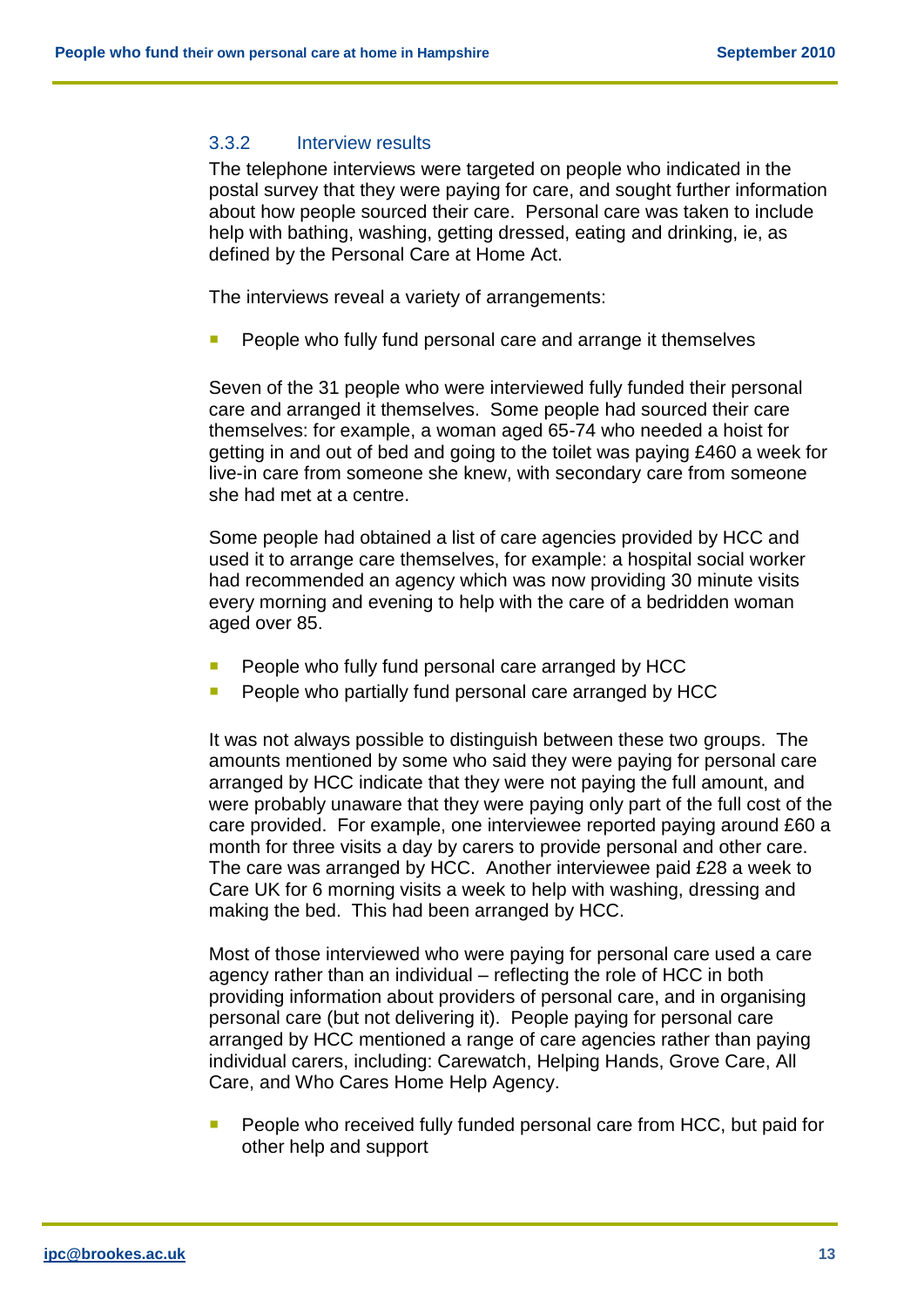It emerged that a number of those interviewed were receiving free personal care from HCC, however they were self-funding additional help and care. Most frequently mentioned forms of additional help were: cleaners and gardeners, but help with shopping (doing it or accompanying the interviewee) and transport, particularly to attend medical appointments were also mentioned a number of times. Other support that people paid for included: an Age Concern lunch club, meals services, physiotherapy, and hair care. This echoes the conclusions of the Joseph Rowntree Foundation's Older People's Programme which found that older people highly value support which enables them to live in their own homes such as help with cleaning, gardening, transport and DIY<sup>5</sup>.

In addition, seven interviewees were in retirement or sheltered housing schemes with a warden service. Several mentioned the role of the warden in checking up on them and as a first port of call when they needed information or advice.

Attendance Allowance was mentioned by four interviewees as playing an important role in enabling them to pay for care and support, and three mentioned DLA as helping with their transport costs in particular. Raising awareness of, and helping people to claim these and other benefits may enable people to pay for the additional care and support which they may need.

#### **3.4 Other types of help and support**

People were asked in the postal questionnaire if they needed or received help with a number of other services: cleaning their home, shopping for groceries, and looking after their garden. Table 9 indicates that between a quarter (25%) and a third (33%) of all respondents needed help with these different activities, rising to around half of those aged 85 and over. For the very old, the need for help with cleaning was most frequently mentioned. Women were also much more likely to need help with these activities than male respondents: for example, 37% of female respondents said that they needed help with cleaning their home compared with 20% of male respondents, partly reflecting the high proportion of women in the older age groups.

Respondents appeared to be able to get help with cleaning, shopping and gardening: for every activity, a higher proportion of respondents said that they received help, than needed help, with these three activities.

 $\overline{a}$ <sup>5</sup> JRF Older People's Inquiry (2005) That little bit of help, York: JRF.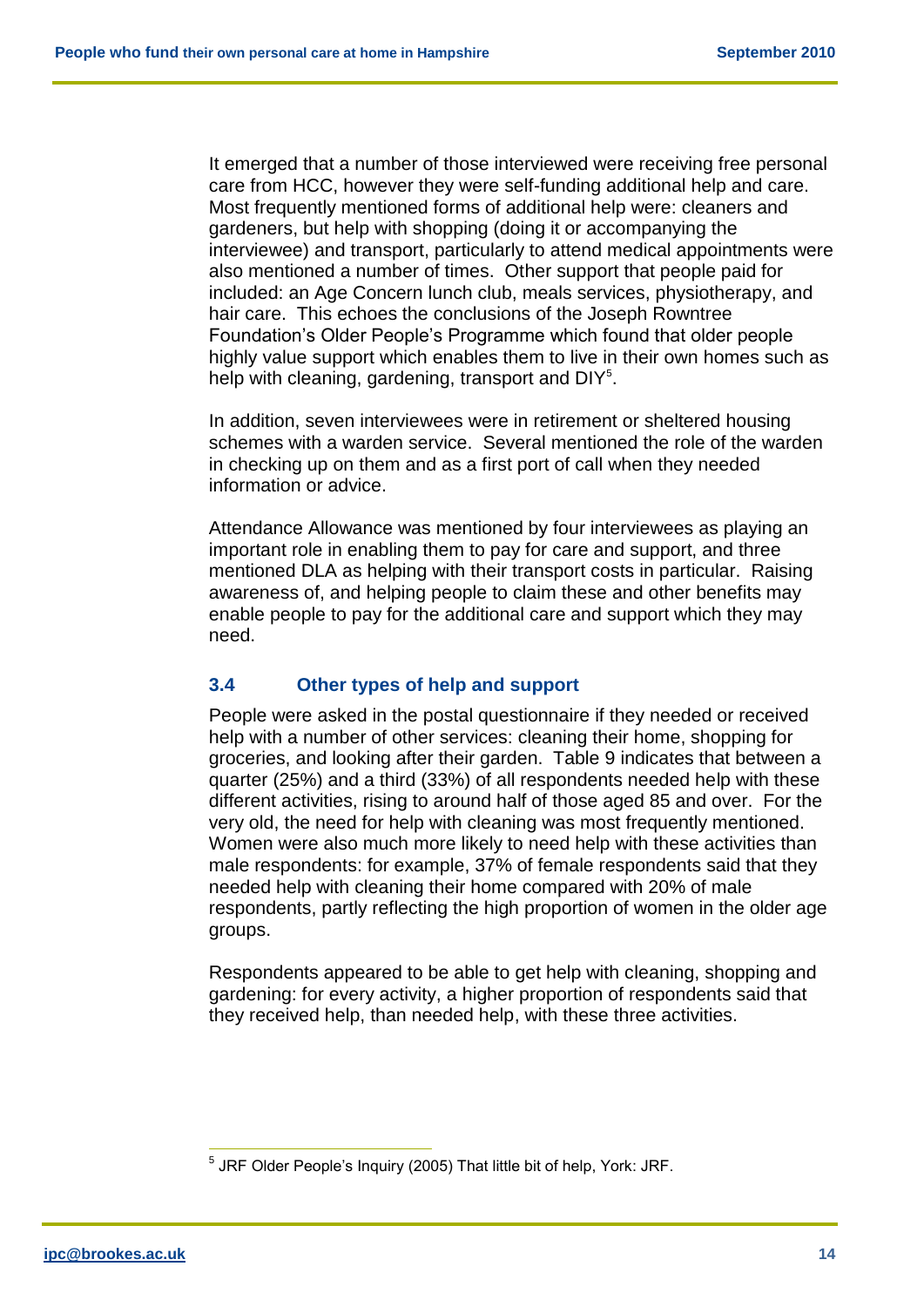| Type of help              | <b>Respondent</b><br>category | <b>Need help</b> | <b>Receive help</b> |
|---------------------------|-------------------------------|------------------|---------------------|
| All                       |                               | 29%              | 35%                 |
| Cleaning your home        | Aged $85+$                    | 56%              | 60%                 |
|                           | All                           | 25%              | 26%                 |
| Shopping for groceries    | Aged 85+                      | 54%              | 57%                 |
|                           | All                           | 33%              | 34%                 |
| Looking after your garden | Aged $85+$                    | 49%              | 50%                 |

#### **Table 9: Other help needed and received**

Note: It is not clear why some percentages for receiving help exceed percentages needing help, although some may have interpreted 'needing help' as needing additional help above what they already received.

Interviewees also mentioned a range of practical help which they paid for, often following an OT assessment and advice, such as grab rails, chair raisers and showers.

#### **3.5 Why people pay for care or other help**

People were asked in the postal survey why they paid for help. The most commonly cited reason by people paying for their own care was that they had contacted HCC and been told that although their needs were high, they were above the income threshold (see Table 10). This was also common among those who were interviewed who were paying for personal care – at least 8 out of 22 had been told they were over the assets threshold.

However, nearly one in five (19%) of survey respondents who were paying for care said were doing so because they preferred to manage their affairs independently; 17% said that were doing so because they did not think they would qualify for help from the Council; and 11% did not want to share information about their financial or personal situation with the council. This indicates that there may be a significant percentage of self-funders who could be eligible for care and support from the council, but who have neither applied nor been assessed for care and support.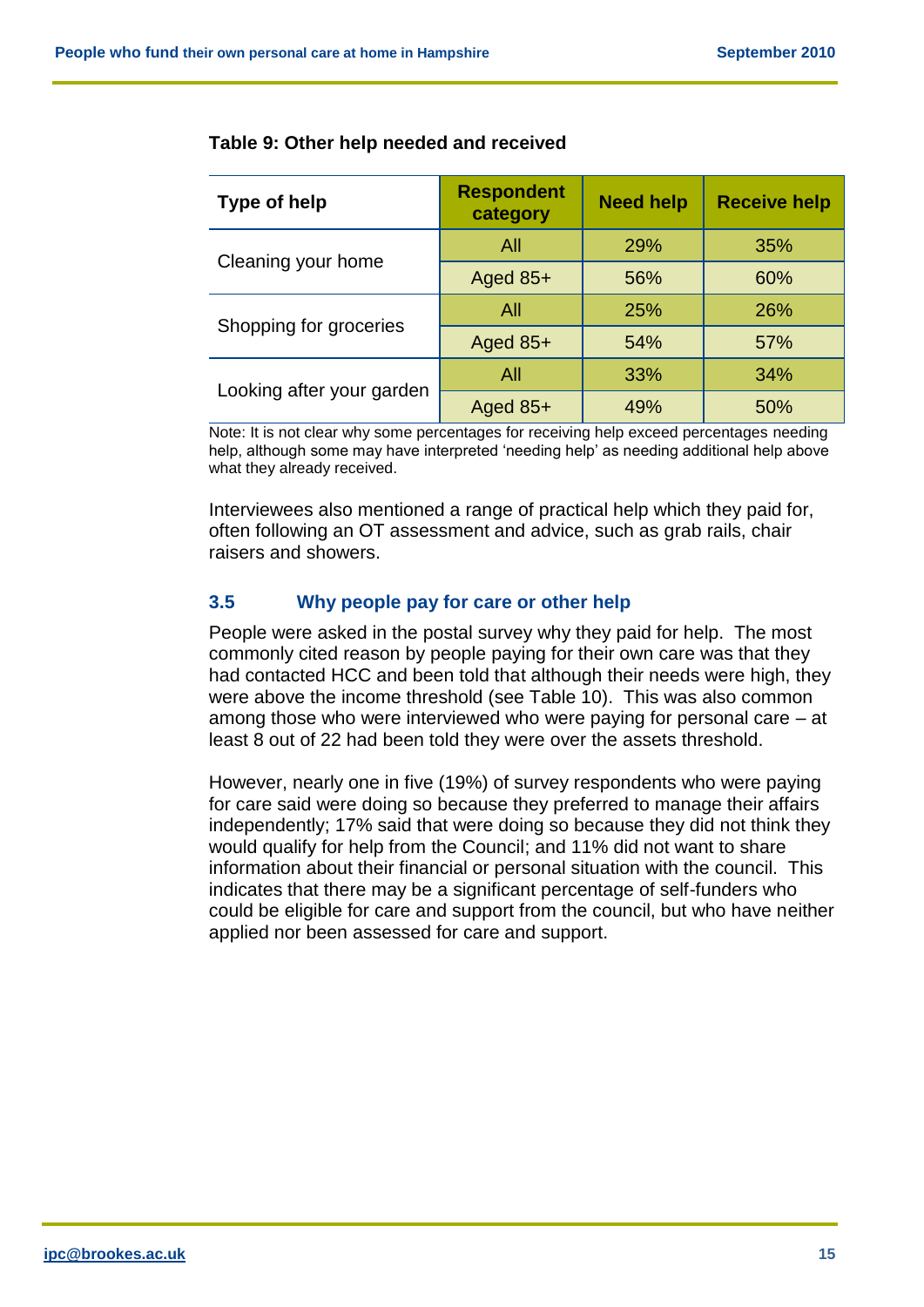|                                                                                                                                                                              | All<br>respondents<br>$N = 1260$ | <b>Respondents who</b><br>said they paid an<br>agency or individual<br>for care<br>$N = 181$ |
|------------------------------------------------------------------------------------------------------------------------------------------------------------------------------|----------------------------------|----------------------------------------------------------------------------------------------|
| I contacted Hampshire County<br>Council but they explained that<br>although my needs were high<br>enough, I was above the income<br>threshold so would have to pay<br>myself | 5%                               | 23%                                                                                          |
| I prefer to manage my affairs<br>independently                                                                                                                               | 8%                               | 19%                                                                                          |
| I thought I would not qualify for<br>help from the County Council                                                                                                            | 6%                               | 17%                                                                                          |
| I do not want to share information<br>about my financial or personal<br>situation with Social Services                                                                       | 5%                               | 11%                                                                                          |
| I did not know the County Council<br>provides this kind of help to some                                                                                                      | 5%                               | 8%                                                                                           |
| I contacted Hampshire County<br>Council but they explained I did<br>not meet their eligibility criteria (i.e.<br>my needs were not high enough)                              | $1\%$                            | 3%                                                                                           |
| Other                                                                                                                                                                        | 3%                               | 12%                                                                                          |

## **Table 10: Reasons why people pay for help**

Among the 31 people who were interviewed, there were eight people who said they had not approached HCC for help. Their reasons included:

- Does not think she needs it gets a decent pension and her husband's pension. Lots of people who need it more than her.
- **•** Doesn't have any needs and income above threshold. When wife died contacted HCC and got council tax discount.
- Doesn't want to pay more and not sure what HCC can give her. Day care is brilliant. Husband on waiting list for nursing home.
- Hadn't thought to approach HCC for help.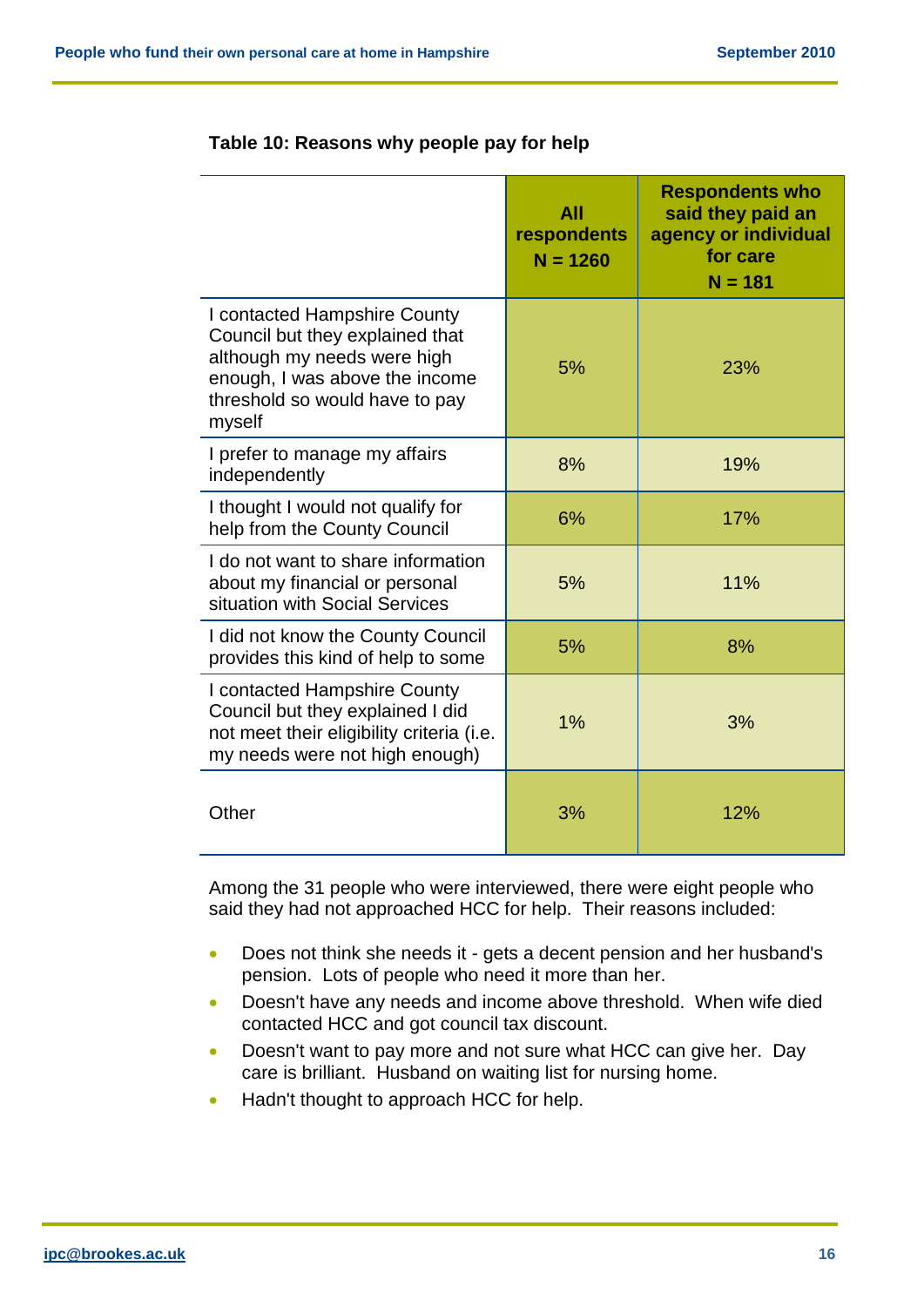- Mainly because haven't needed anything. Not aware of any services. Above assets threshold. Some equipment eg hospital bed, hoist, walked and incontinence pads from Integrated Community Equipment.
- Prefers to arrange things individually and pay, and did not think would qualify.

The other common reason among interviewees for paying for care was as a part contribution to HCC organised and part funded care.

#### **3.6 Providing informal/unpaid care**

#### 3.6.1 Unpaid care

The survey's main focus was people who pay for personal care at home. However, it was anticipated that some respondents would be care-givers rather than receivers. Survey respondents were therefore asked if they provided *"a significant amount of unpaid care on a regular basis for a member of your family or a friend"*. Nearly one in five (18%) said that they did provide significant amounts of unpaid care, compared with 15% of the over 65 population nationally $6$ . It is assumed that most of this unpaid care was provided to resident spouses or parents: national data indicate that 48% of carers are providing care for someone living with them<sup>7</sup>. Twentyone percent of women and 14% of male respondents said that they provided significant amounts of unpaid care on a regular basis. After 65, the proportion of people providing significant amounts of unpaid care increases with age from 14% for respondents aged 65-74 to 19% among those aged 85 and over (in contrast to the national trend reported in the Census where care giving falls with age).

#### 3.6.2 Self-funding and unpaid care

The sample for the interviews was focused on people who said they paid for their own care. Of the 22 people interviewed who were paying for all or part of their personal care, 16 received significant amounts of unpaid care as well, mostly from a resident spouse or other family member. Clearly, selffunded personal care is not an alternative to unpaid care, but appears to play an important complementary role. Equally, three of the four interviewed who were receiving free personal care were also receiving significant amounts of unpaid care.

#### **3.7 Help for carers**

Twelve of the interviewees discussed help for unpaid carers. Eight of these people said they knew about carers' assessments, although only a couple had definitely had a carers assessment. In a couple of cases, the

 $\overline{a}$ 

<sup>6</sup> NHS Information Centre (2010) Survey of Carers in Households in England 2009/10 Provisional results

 $7$  NHS Information Centre (2010) Survey of Carers in Households in England 2009/10 Provisional results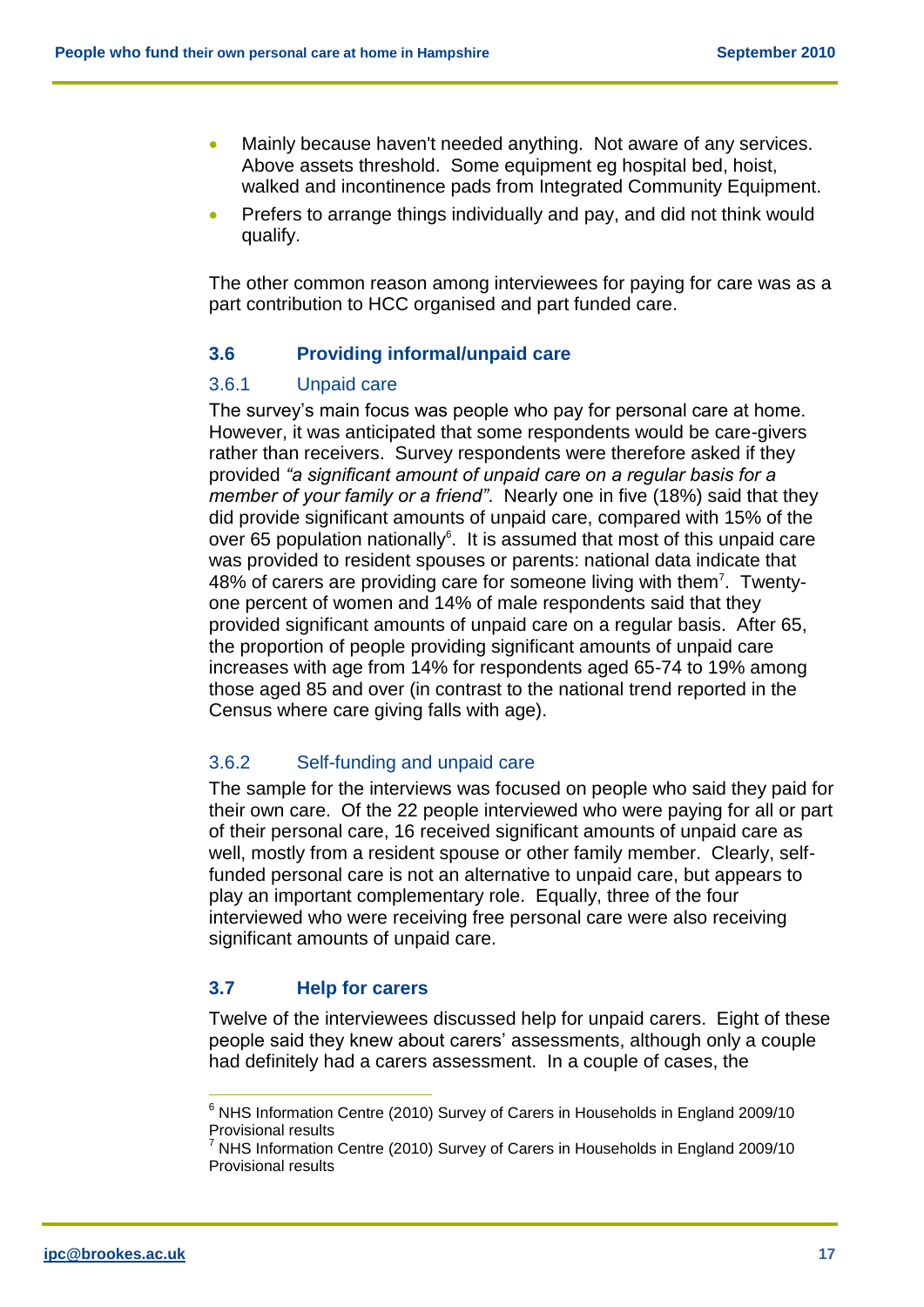interviewee/carer did not want to be assessed – partly because they did not think they did enough to merit an assessment. Nine of those interviewed said they knew of support services available to carers and mentioned a number of voluntary organisations, such as the Princess Royal Trust for Carers' monthly carers lunches, Alzheimer's Society lunches for carers and the One Community.

#### **3.8 Freetext comments**

To provide some additional depth to the study, some comments from the questionnaire responses are set out in Appendix 4.

## **4 Knowledge of social care and access to information**

#### **4.1 Assessment and means-testing**

The interviewees were asked whether they knew they were entitled to an assessment, regardless of their means. Fifteen out of 31 said that they knew they were entitled to an assessment, although one interviewee said he only found out from the warden of his housing scheme. Eleven said that they did not know that social care was means-tested before they needed to look at options for care and support. This represents more than one-third of those interviewed and indicates that there is a need to raise awareness among the population, both young and old about the availability and costs of social care.

#### **4.2 Additional help**

Interviewees were asked: *Is there any help or care which you believe the County Council could provide you with?* They were not asked about their willingness or ability to pay for these services. A few points were made by more than one interviewee:

- **Better advice and information at hospital discharge on services** available and contact numbers.
- More respite care and sitting services.
- Help to take people shopping.

Other points mentioned included: help with decorating, help to collect rubbish bins, and befriending.

#### **4.3 Information and advice**

Most interviewees (24 out of 31) felt they could access good information and advice when making decisions about the future, frequently mentioning family members and wardens as sources of reliable and good information. The internet was mentioned by one interviewee only. The local council, GP and voluntary organisations, such as CAB, Age Concern or Centre for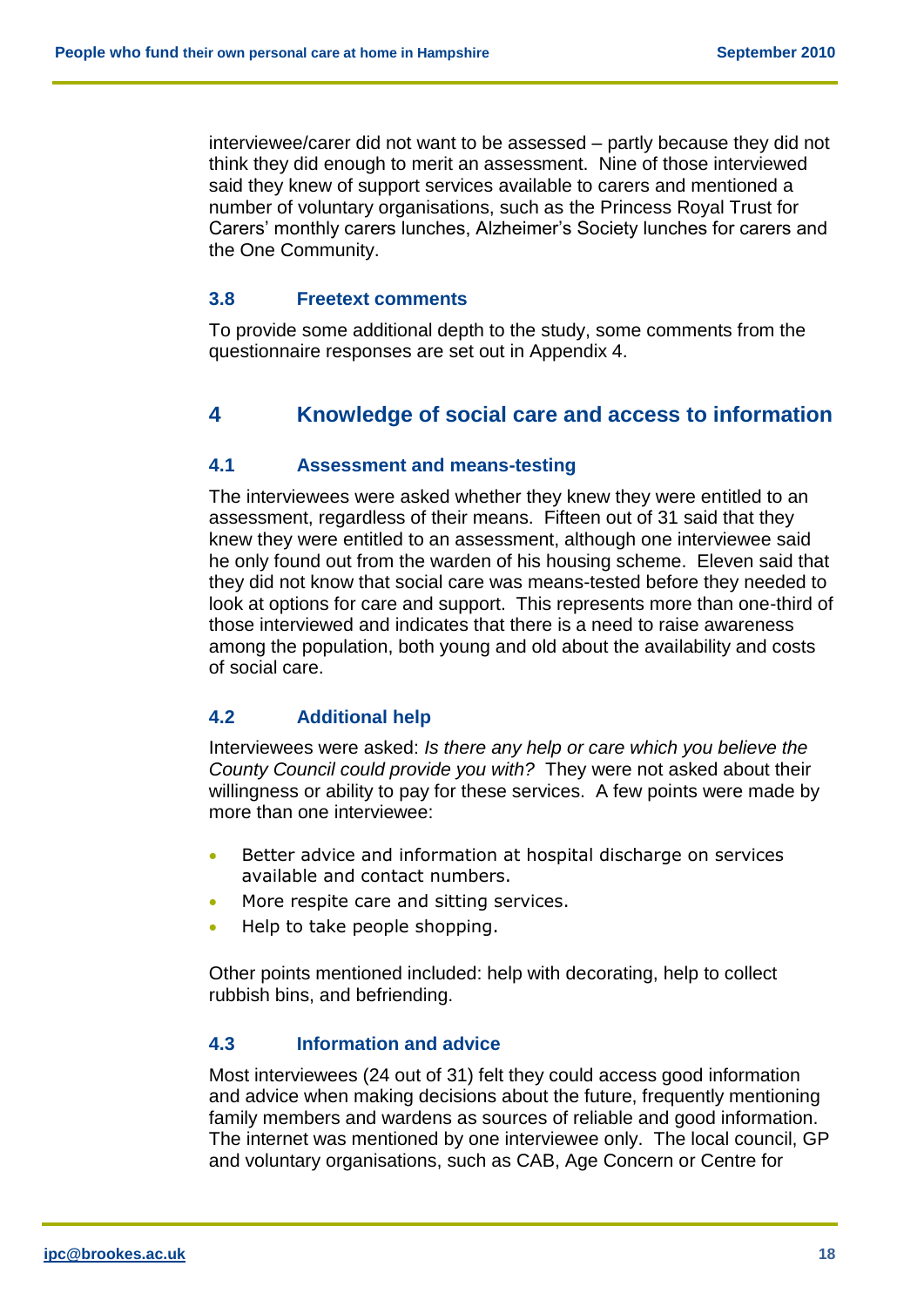Independent Living were mentioned as current or potential sources of information.

There was little specific information that interviewees said that they needed. Individual interviewees mentioned that information on respite services, power of attorney, rehabilitation and sitting services, and advice on finances and thresholds would be useful.

## **5 Comparison with Stage 1 findings**

The Stage 1 report estimated that there is a range of between 3,000 and 4,500 older people who pay for their own personal care who would be eligible for free personal care under the Personal Care at Home Act; and an additional 1,877 older people receiving domiciliary care from HCC which they pay for. This would indicate a maximum number of 6,377 older people in Hampshire paying for all or part of their personal care.

As mentioned earlier in the report, the survey covering letter sought to exclude those with no need for help with everyday activities and those fully funded by HCC for their personal care, which that means there is likely to have been a response bias in the postal survey towards people with a need for personal care, and that people who pay for personal care are also likely to be over-represented in survey responses.

| Age group    | <b>Predicted</b><br><b>Hampshire</b><br>population<br>in 2010<br>(POPPI)<br><b>Column A</b> | <b>Survey based</b><br>percentage paying<br>for personal care<br>(including help<br>with washing,<br>bathing, dressing,<br>eating or drinking)<br><b>Column B</b> | <b>Response</b><br>rate<br><b>Column C</b> | <b>Estimated</b><br>numbers<br>paying<br>for all or<br>part<br>personal<br>care<br><b>AxBxC</b> |
|--------------|---------------------------------------------------------------------------------------------|-------------------------------------------------------------------------------------------------------------------------------------------------------------------|--------------------------------------------|-------------------------------------------------------------------------------------------------|
| 65-74        | 123,800                                                                                     | 7.9%                                                                                                                                                              | 11.5%                                      | 1,125                                                                                           |
| 75-84        | 81,500                                                                                      | 12.8%                                                                                                                                                             | 11.5%                                      | 1,200                                                                                           |
| 85 and above | 34,500                                                                                      | 21.8%                                                                                                                                                             | 11.5%                                      | 865                                                                                             |
| Total        | 239,800                                                                                     |                                                                                                                                                                   |                                            | 3,190                                                                                           |

#### **Table 11 – Application of age-specific proportions paying for personal care to Hampshire older people population**

Applying the proportions of people in each age category paying for personal care (as defined by the Personal Care at Home Act to the predicted population in Hampshire (using the latest figures from the POPPI database) and multiplying each number by the survey response rate as a means of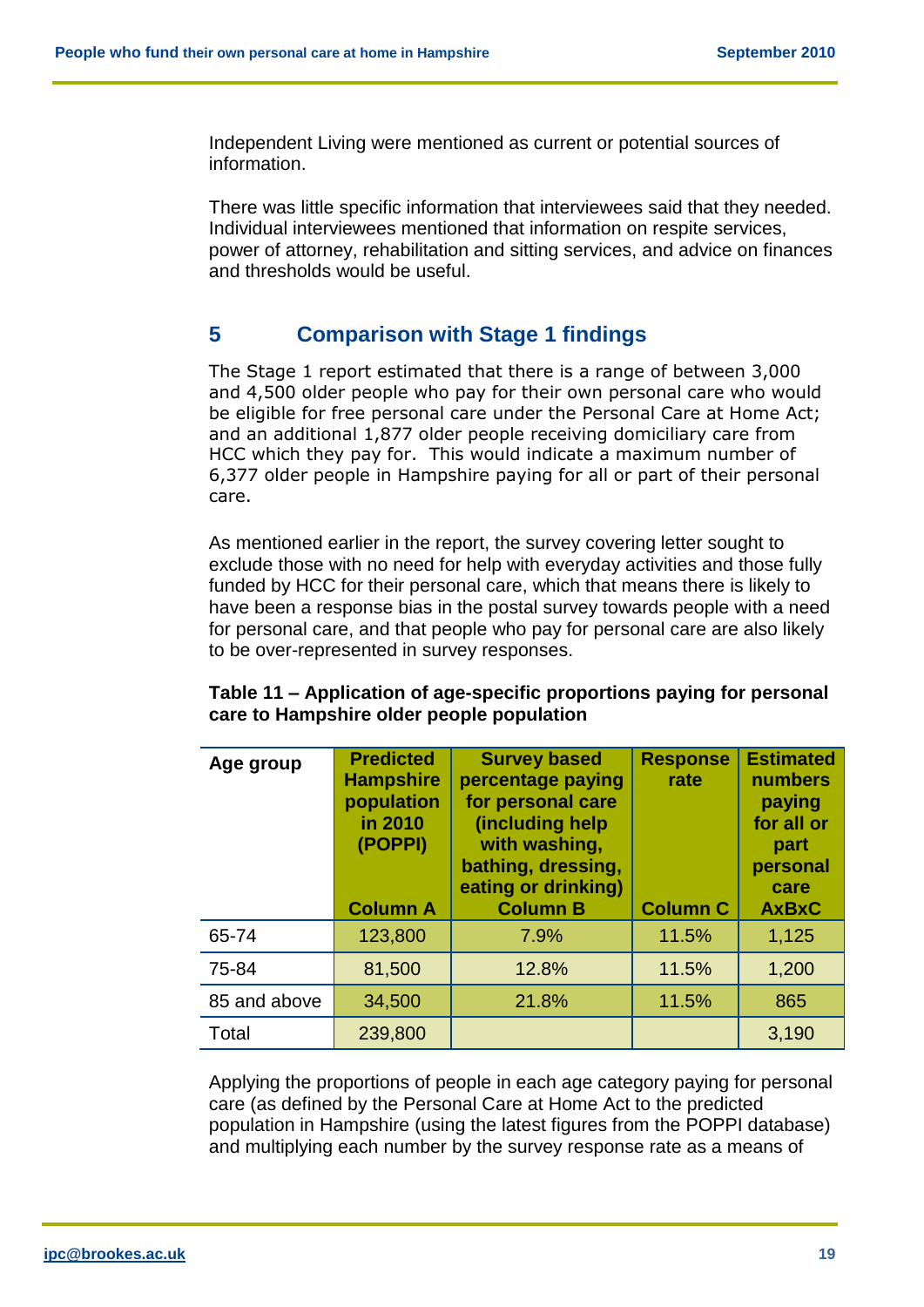weighting the results, it appears that there are 3,190 people paying for all of part of their personal care, equivalent to 1.3% of the total predicted older population in Hampshire in 2010 (see Table 11). It can be assumed that due to the factors discussed in the methodology section concerning underresponses from the most frail members of the population, this is likely to be a conservative estimate. The true figure is likely to be somewhere between the Stage 1 estimate of 6,377 (which was a maximum) and the Stage 2 estimate of 3,190.

## **6 Conclusion**

The results of the survey and interviews indicate the wide variety of needs and arrangements to meet those needs which self-funders have, and the difficulties of generalising about who pays for personal care, how it is sourced, what kind of care and how much care is provided. This has implications for commissioners and providers in meeting the needs of such a diverse market.

The survey indicates that at least 1.3% of the older population pays for personal care (as defined by the Personal Care at Home Act). The very old, women, people who live alone, and less mobile older people requiring a degree of care/communities of wealthy older people living in large seaside housing/and older people living on social estates with limited budgets are the people most likely to be paying for care.

Most self-funders of personal care (defined as help with bathing and washing) and help taking medicines and help moving around the home are likely to use a care agency. Self funders are more likely to pay an individual for most other types of care, while lower level help and support (such as cleaners and transport) is frequently arranged on a more ad hoc and informal basis.

Given levels of owner occupation among older people in Hampshire (over 80% among the 65-74 year old age group) and relatively high house prices in the county, extra care housing for sale or lease could play a useful role in meeting the needs of older people who pay for their own care. It has the potential to provide the flexibility required to meet the needs of this diverse population.

Many self-funders appear to have had contact with HCC and many of those interviewed had been assessed and were either paying a contribution to HCC organised care, or paying in full for care arranged or recommended by HCC. However, the survey findings indicate that there are significant proportions of people who pay for care who have not contacted the council. There is scope to raise awareness of older people's entitlement to an assessment and to improve the provision of information to older people, their carers and 'tomorrow's older people' about the services and support which the council and other organisations can offer.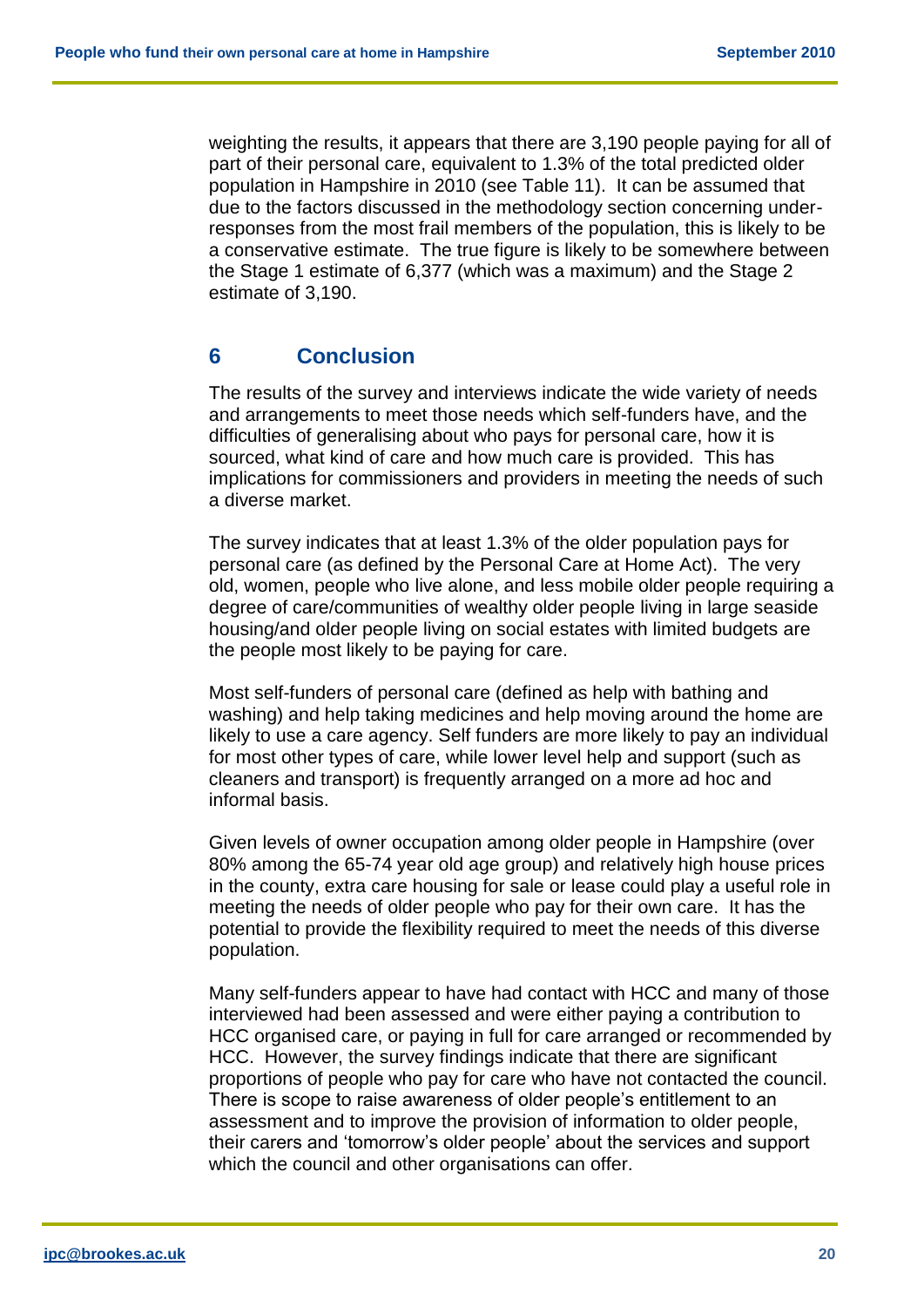It is clear that there are also considerable numbers of people paying for lower level help and support who may not be in contact with HCC. The voluntary sector appears to play an important role in meeting the needs of this group, thereby potentially contributing to reducing demand for more intensive service later on. Help with shopping, cleaning and gardening are all areas where there is a need among the older population.

Attendance Allowance and Disabled Living Allowance also emerge from the study as having a valuable role in enabling older people to pay for care, lower level support, transport and other kinds of help. The study indicates that raising awareness of available benefits, and of sources of advice and support could be useful for self-funders (and others).

Evidence from another local authority indicates that some older people may require more than information to help them navigate access to the care and support they require. Advocacy and advice services or 'hot handholding' may be a better description of the kind of help required.

The survey and interviews found that unpaid carers frequently provide care alongside other professional carers – the two categories of carer are not mutually exclusive. While the study has demonstrated that people who pay for their own care are an important element in the home care market, it should in conclusion be emphasised that the main source of personal care at home is unpaid, informal care. Supporting carers is therefore an important activity to enable older people to live independently at home.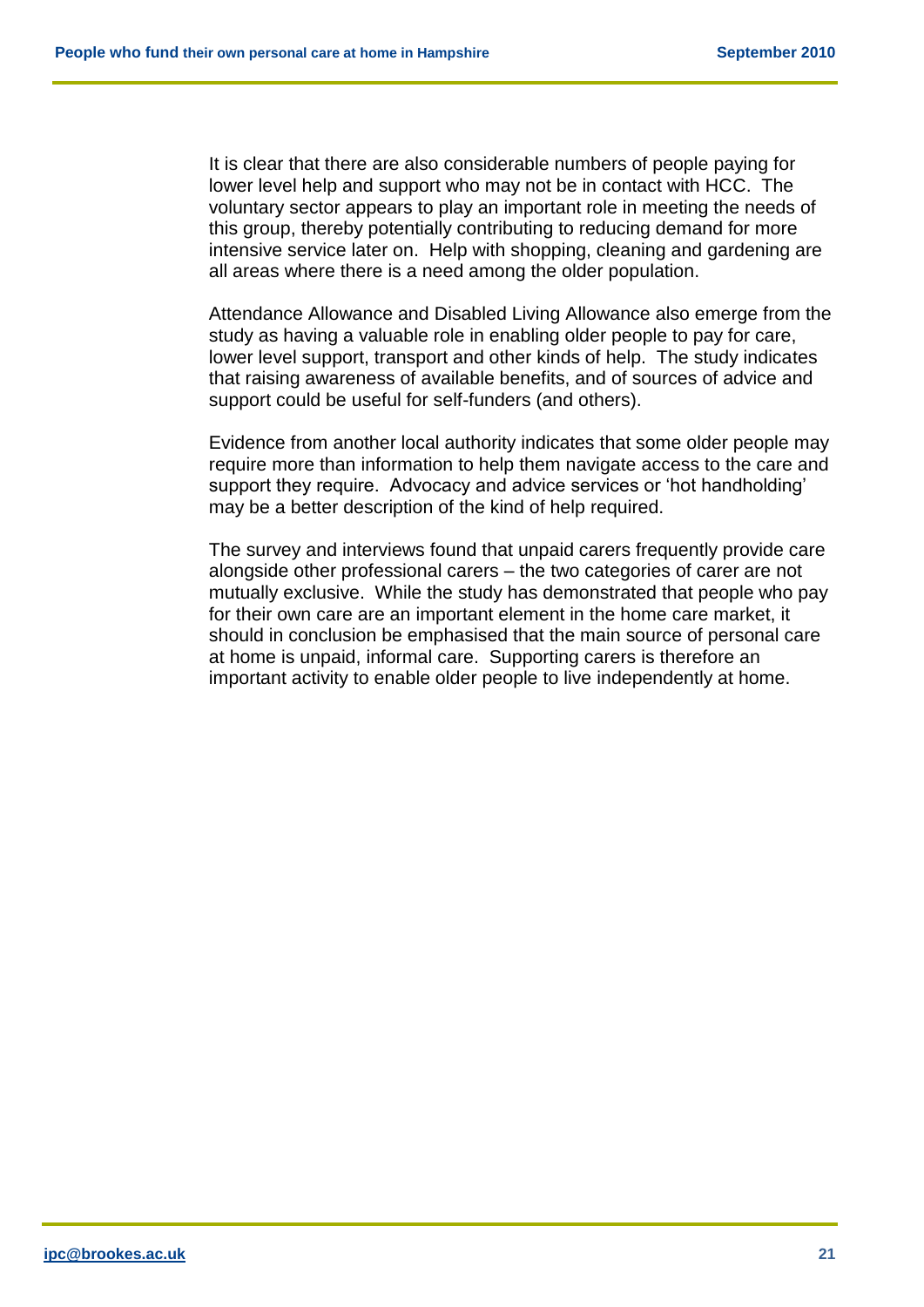| <b>MOSAIC category</b>                                                        | <b>Number of valid</b><br>responses | <b>Response</b><br>rate |
|-------------------------------------------------------------------------------|-------------------------------------|-------------------------|
| B05 Better off empty nesters in low density<br>estates on town fringes        | 202                                 | 12.8%                   |
| D14 Older people living in large houses in<br>mature suburbs                  | 142                                 | 16.0%                   |
| D13 Higher income older champions of<br>village communities                   | 128                                 | 8.4%                    |
| B07 Empty nester owner occupiers making<br>little use of public services      | 123                                 | 10.2%                   |
| M58 Less mobile older people requiring a<br>degree of care                    | 116                                 | 13.9%                   |
| L54 Retired people of modest means<br>commonly living in seaside bungalows    | 103                                 | 13.0%                   |
| C09 Successful older business leaders living<br>in sought-after suburbs       | 96                                  | 13.4%                   |
| M56 Older people living on social estates with<br>limited budgets             | 76                                  | 10.2%                   |
| L52 Communities of wealthy older people<br>living in large seaside housing    | 71                                  | 15.0%                   |
| A02 Retirees electing to settle in<br>environmentally attractive localities   | 68                                  | 13.1%                   |
| L55 Capable older people leasing owning<br>flats in purpose built blocks      | 53                                  | 7.2%                    |
| M59 People living in social accommodation<br>designed for older people        | 38                                  | 13.0%                   |
| M57 Old people in flats subsisting on welfare<br>payments                     | 21                                  | 7.4%                    |
| K49 Low income older couples long<br>established in former council estates    | 9                                   | 4.3%                    |
| L53 Residents in retirement second home<br>and tourist communities            | $\overline{7}$                      | 6.3%                    |
| O67 Older tenants on low rise social housing<br>estates where jobs are scarce | 5                                   | 12.2%                   |
| K50 Older families in low value housing in<br>traditional industrial areas    | $\overline{2}$                      | 2.8%                    |
| Total                                                                         | 1260                                | 100.0%                  |

## **Appendix 1 – MOSAIC categories and response**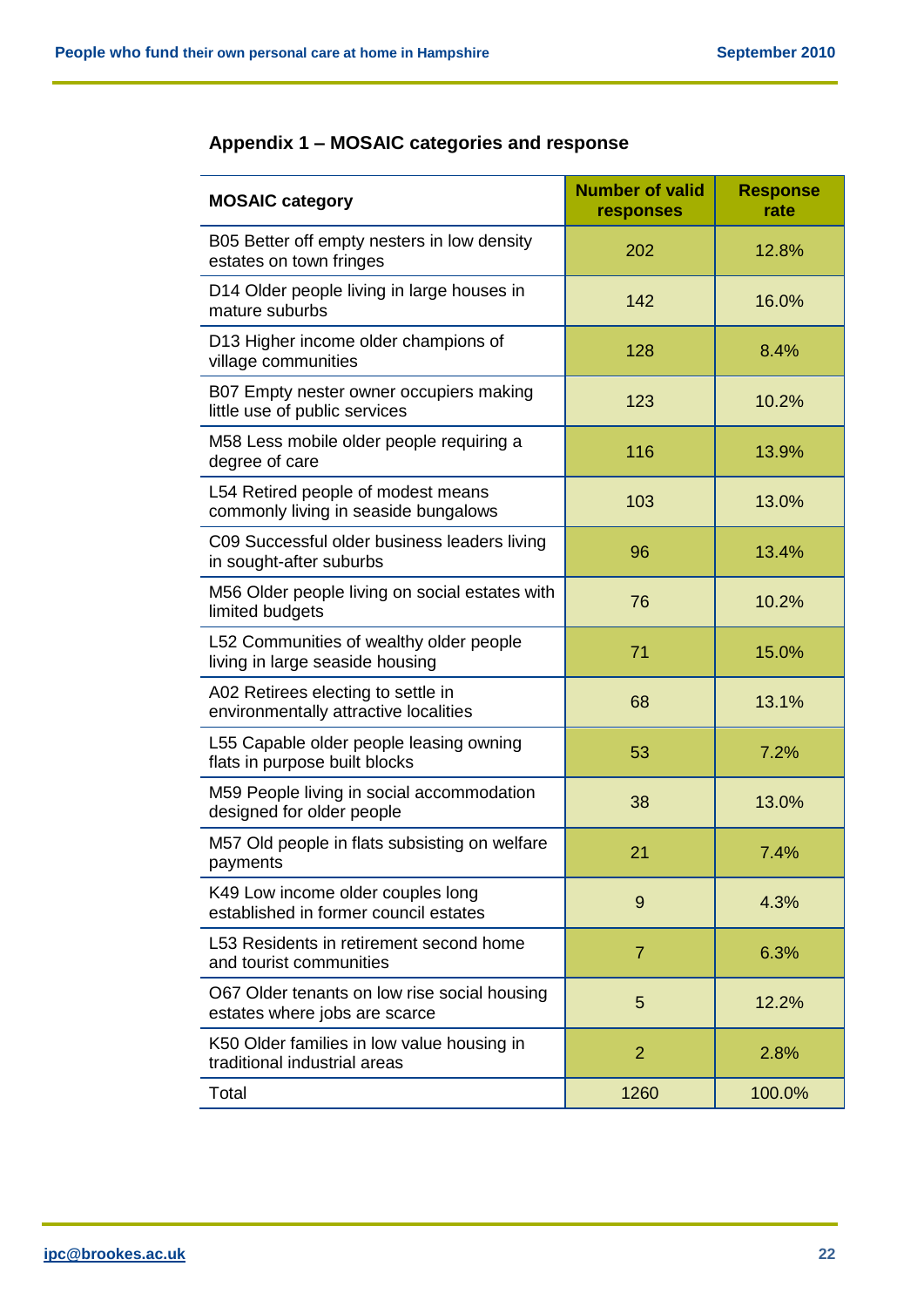#### **Appendix 2 – Postal survey**

## Survey Care needs in Hampshire

#### How to complete the questionnaire

We are asking about help you pay for yourself or any care that is given to you by an unpaid carer (e.g. relative or friend). We are not asking about any help paid for by Hampshire County Council directly or via a Direct Payment made to you by Hampshire County Council.

Please read each line and tick any appropriate answers. There are no right or wrong answers. We are interested in your experiences. All information is completely confidential. You can ask a friend, family member or worker to help you fill it in if you wish.

We would like to know if you need or have any help with  $1.$ some everyday activities, and if you do have any help, we would like to know the amount of help you receive.

| many hours<br>do you tend<br>each week?<br>hours per week |
|-----------------------------------------------------------|
|                                                           |
|                                                           |
|                                                           |
|                                                           |
|                                                           |
|                                                           |
|                                                           |
|                                                           |
|                                                           |
|                                                           |
| of this help                                              |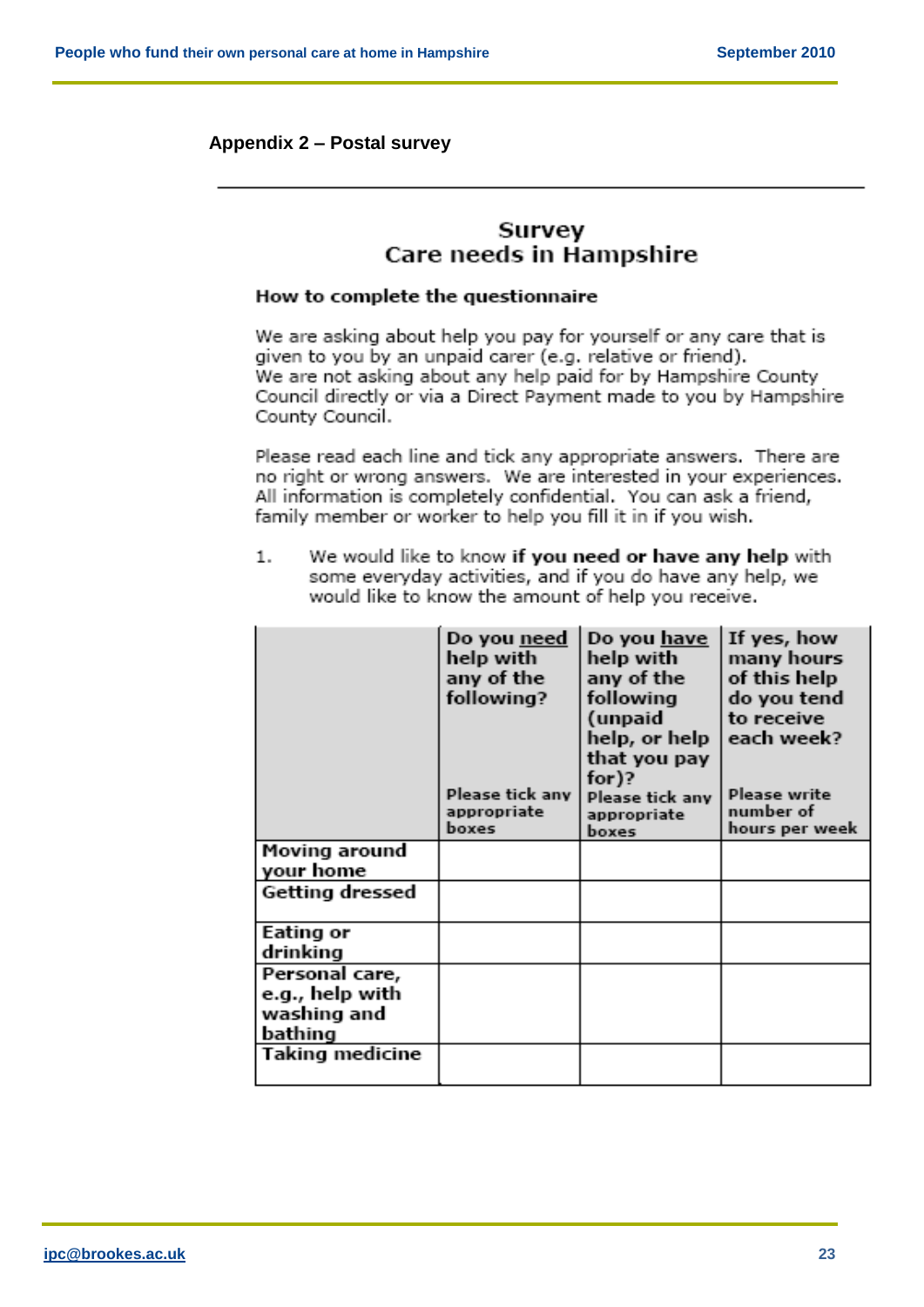| en – al gera lenna de lingua delle ene gera gera circia lingua linguia |                              |              |                                                                    |
|------------------------------------------------------------------------|------------------------------|--------------|--------------------------------------------------------------------|
| Please tick all appropriate<br>boxes                                   | I pay an  I pay an<br>agency | l individual | <b>Unpaid carer</b><br>(e.g. spouse,<br>partner, family<br>friend) |
| Moving around your                                                     |                              |              |                                                                    |
| home                                                                   |                              |              |                                                                    |
| Getting dressed                                                        |                              |              |                                                                    |
| Eating or drinking                                                     |                              |              |                                                                    |
| Personal care, e.g., help                                              |                              |              |                                                                    |
| with washing and                                                       |                              |              |                                                                    |
| bathing                                                                |                              |              |                                                                    |
| Taking medicine                                                        |                              |              |                                                                    |
|                                                                        |                              |              |                                                                    |

|  | 2. If you receive help, who do you get that help from? |  |  |  |  |
|--|--------------------------------------------------------|--|--|--|--|
|  |                                                        |  |  |  |  |

3. If you do pay for any of the help listed above, we would like to know the reasons why you pay.<br>Please tick any that apply to you.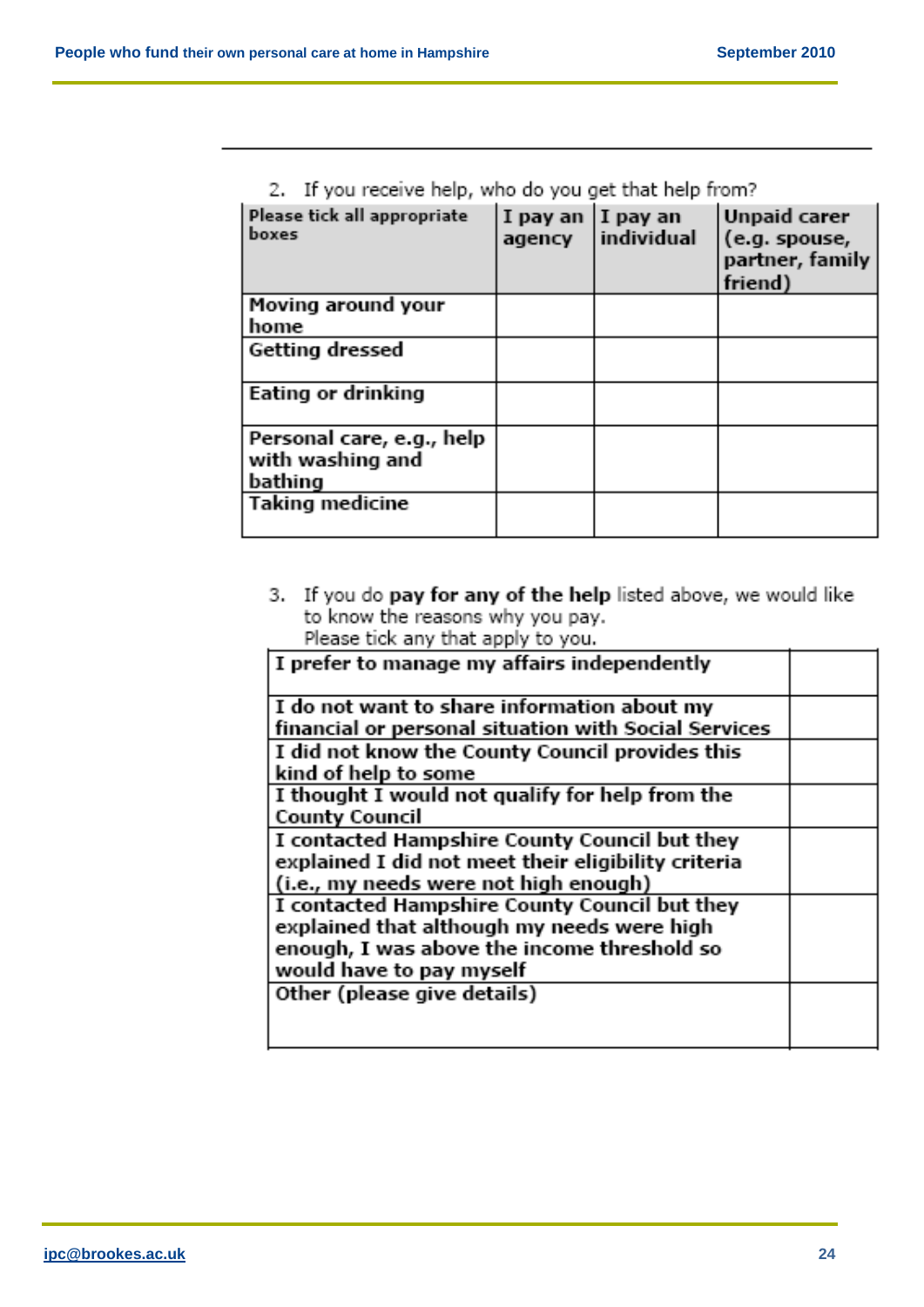4. Do you need help with any of these other everyday activities? Please tick any that apply to you.

The County Council can encourage private and voluntary organisations to develop such services.

|                              | Do you need help   Do you have<br>with any of the<br>following? | help with any of<br>the following?   |
|------------------------------|-----------------------------------------------------------------|--------------------------------------|
|                              | Please tick any<br>appropriate boxes                            | Please tick any<br>appropriate boxes |
| Cleaning your home           |                                                                 |                                      |
| Shopping for groceries       |                                                                 |                                      |
| Looking after your<br>garden |                                                                 |                                      |

5. Which District Council area do you live in? Please tick appropriate box

| <b>Basingstoke and Deane</b> | Havant             |  |
|------------------------------|--------------------|--|
|                              |                    |  |
| <b>East Hampshire</b>        | <b>New Forest</b>  |  |
| Eastleigh                    | Rushmoor           |  |
| Fareham                      | <b>Test Valley</b> |  |
| Gosport                      | Winchester         |  |
| Hart                         |                    |  |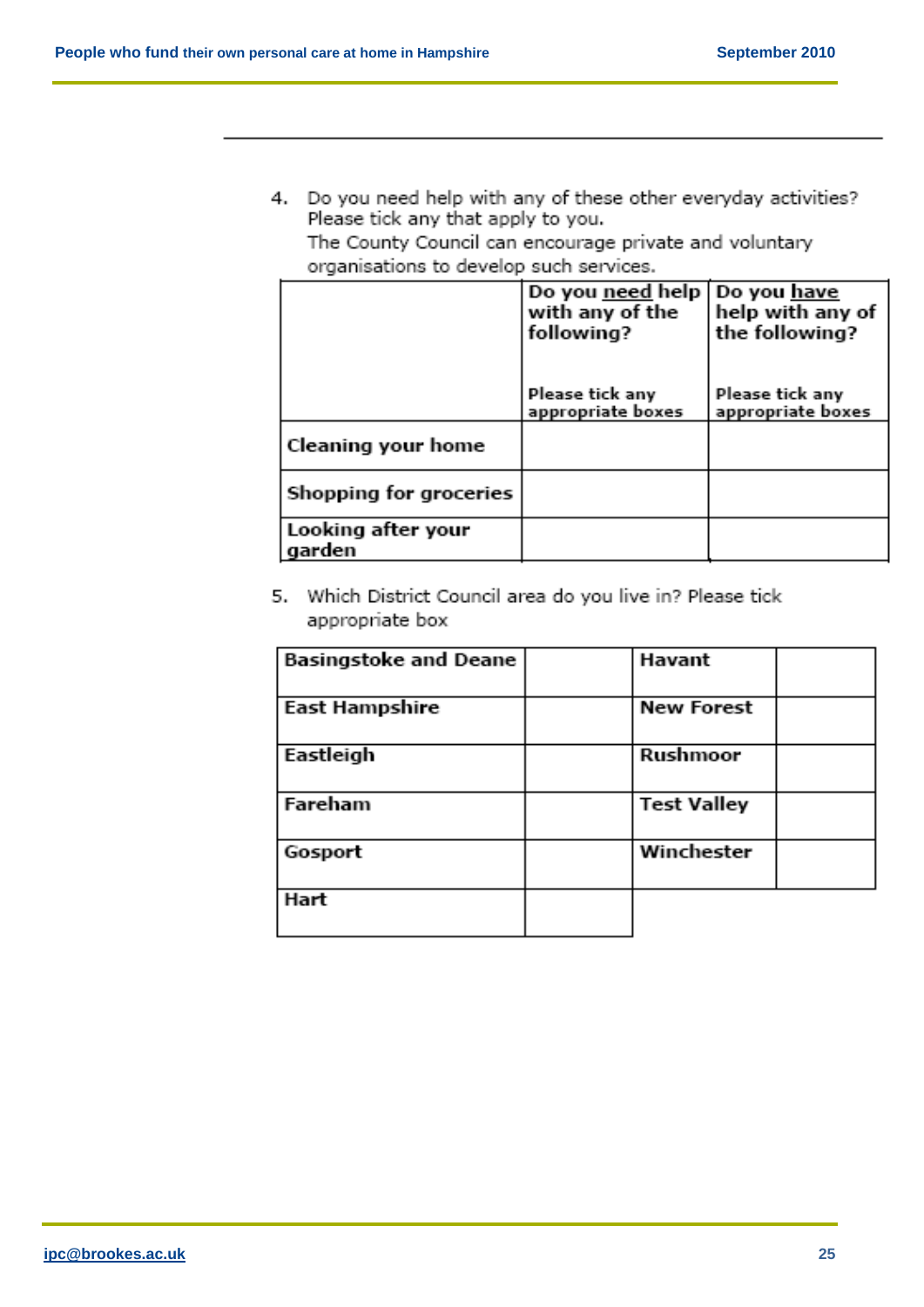To help us analyse the results of this research, it is useful to have a little background information.



7. How old are you?



8. Do you provide a significant amount of unpaid care on a regular basis for a member of your family or a friend? Please tick appropriate box

$$
Yes \qquad No
$$

## 9. Do you live? Please tick appropriate box

| Alone                 |  |
|-----------------------|--|
| With partner/spouse   |  |
| With friend or family |  |
| Other                 |  |

10. Which of the following best describes your ethnic origin? Please tick appropriate box

| <b>White</b>                  |  |
|-------------------------------|--|
| Asian or Asian British        |  |
| <b>Black or Black British</b> |  |
| <b>Mixed Ethnicity</b>        |  |
| Chinese or Other Ethnic Group |  |

Please return in the FREEPOST envelope provided as soon as possible.

## Many thanks for your help.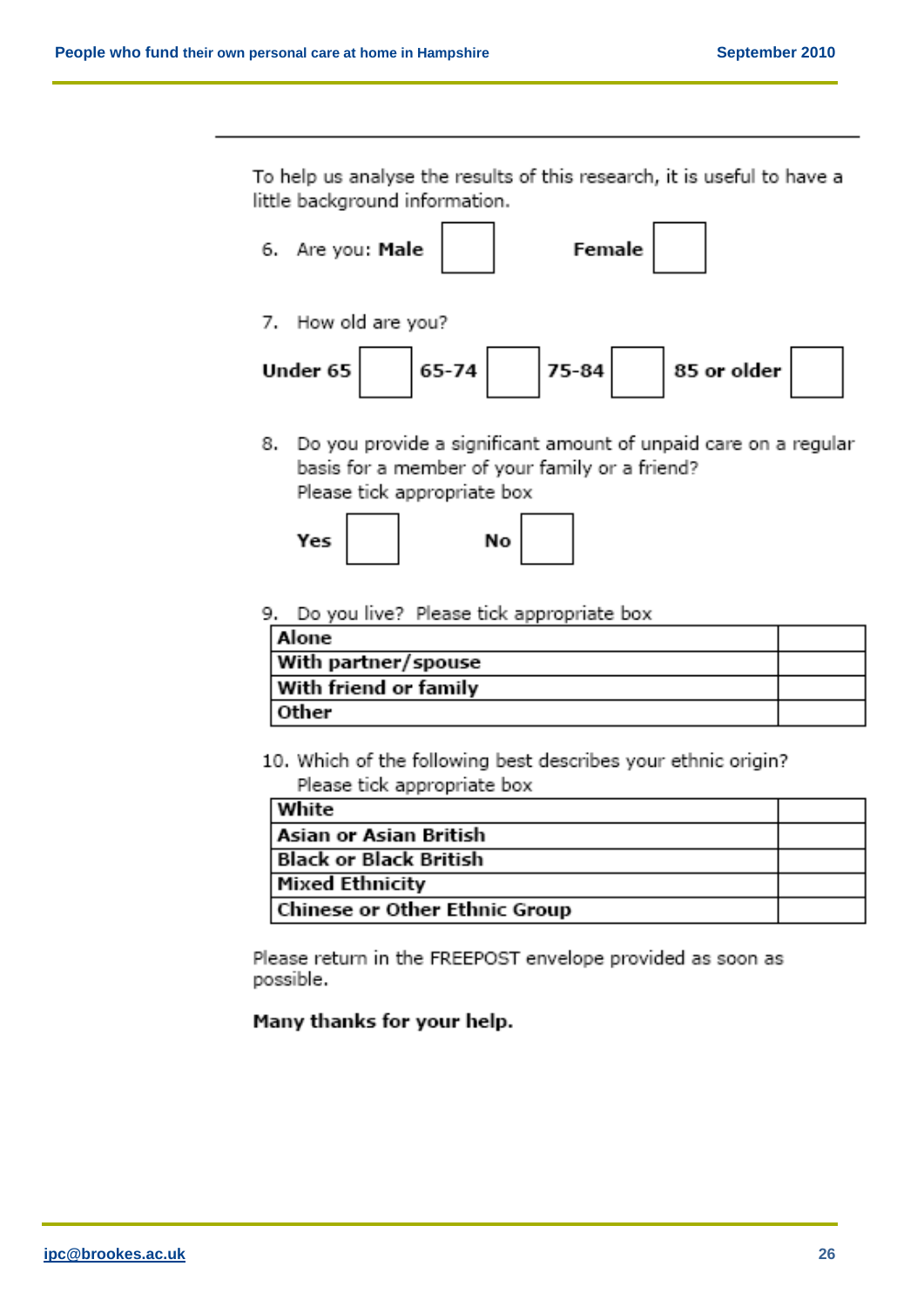We would like to carry out some telephone interviews to find out more about the reasons why some people pay for help or for their own care. These would last around 15 to 20 minutes. Your participation is entirely voluntary.

Please could you provide us with your name and day time telephone number if you would be willing to take part in an interview.

Your answers will be treated in confidence and you will not be identified in any report of the findings.

If you have any questions, please contact Liz Cairncross at the Institute of Public Care, Oxford Brookes University on 01865 790312.

This slip will be detached from the survey to ensure that there is no way of identifying how an individual responded to the postal survey.

Please return in the FREEPOST envelope provided as soon as possible.

Many thanks for your help.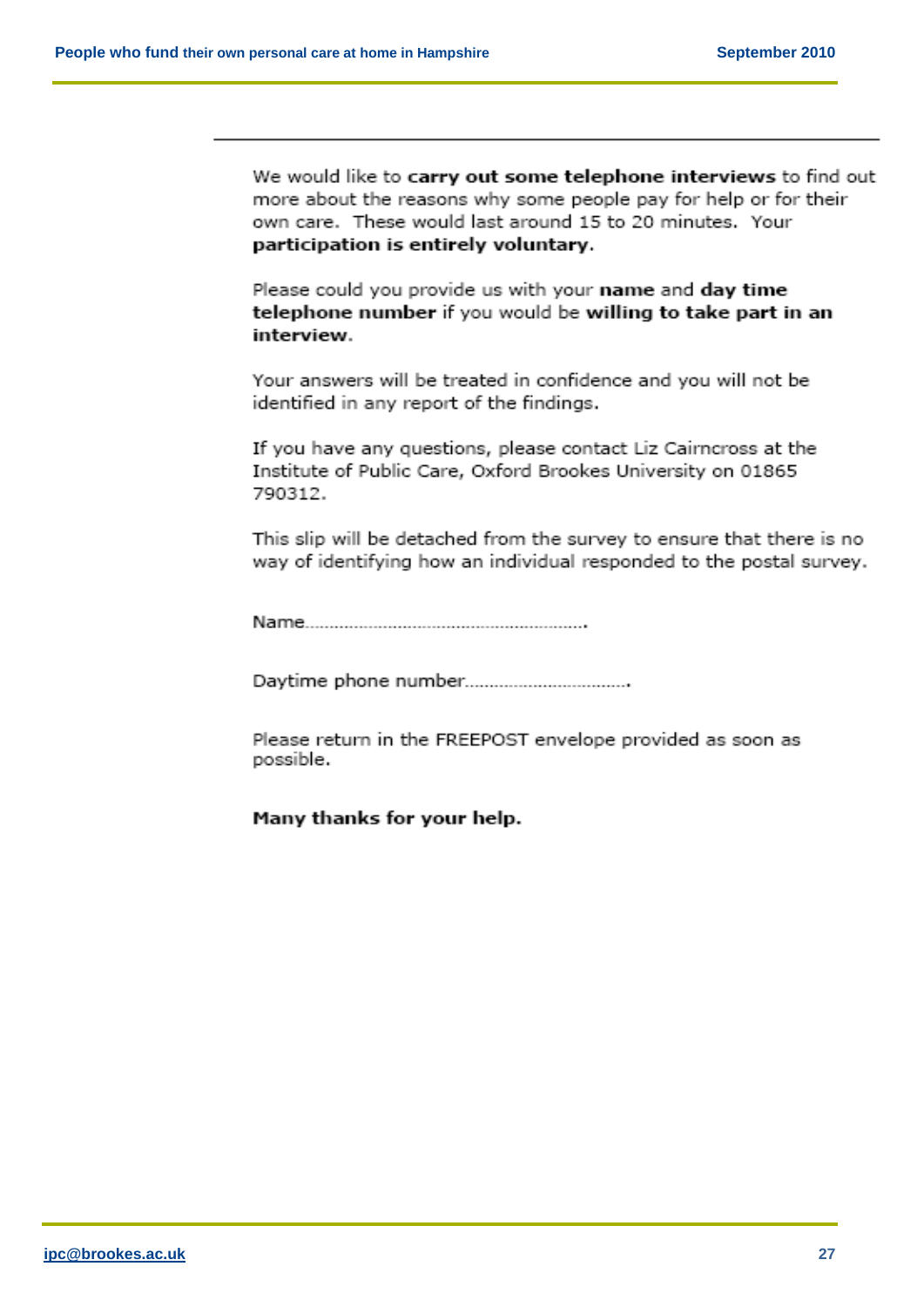## **Appendix 3 - Telephone questionnaire**

## **Introduction**

Hello, my name is: XXX from the Institute of Public Care at Oxford Brookes University.

When you recently completed a postal survey for us, you kindly agreed to take part in a telephone interview to help us find out more about the reasons why some people pay for help or for their own care. The interviews will help to improve and develop services in Hampshire.

Taking part in an interview is voluntary, so can I check that you are still willing to be interviewed?

Consent: Yes / No

Is now a good time?

If there is any question that you do not wish to answer, just let me know.

1) We want to get a picture of the kind of care and help that older people in Hampshire currently need, so can I start by asking you: if you have any need for care or other help to live at home?

Yes/No

- 1a) If yes, what are your current care needs? (Probe: May be several)
- 2) Do you get any kind of help with these needs?

Yes / No

2a) If yes, is this paid or unpaid help? (Probe for all and check frequency/number of hours per week, paid or unpaid) (Clarify if they pay, whether this is for a council organised service)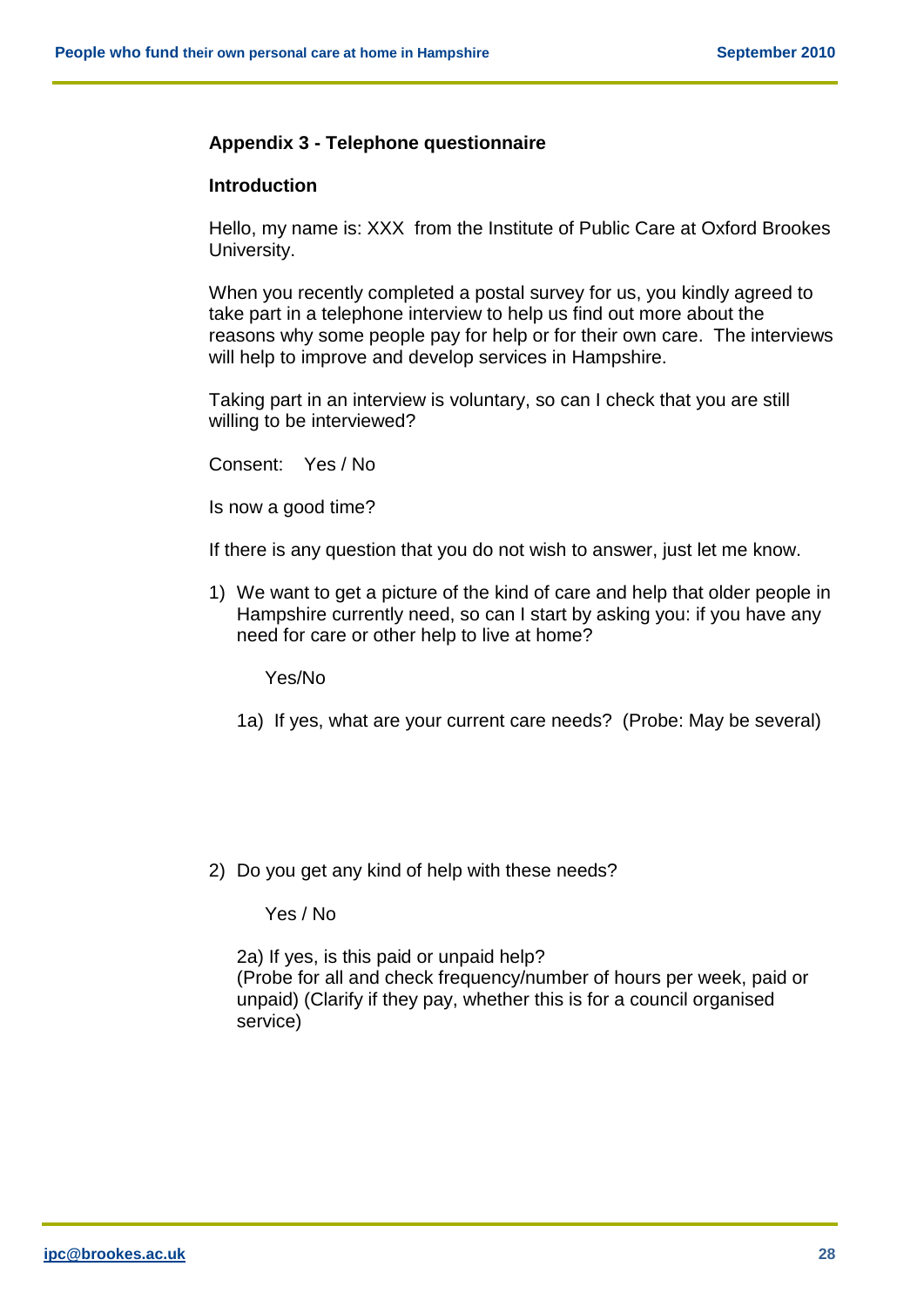- 2b) If pay for help and not council organised, can you tell me about how you found a care provider? (Probe individual or agency, ease of finding etc)
- 3) Do you have help with any other activities (for example: DIY/household maintenance, help with transport, eg lifts to appointments, gardening etc)?

Yes/No

- 3a) If yes, is this paid or unpaid help? (Probe: type of activity for which help received, frequency and paid/unpaid)
- 4) Do you provide any care or other help to enable someone to live at home? (For example: To move around their home, Getting dressed, Eating or drinking help with washing and bathing, Taking medicine)

Yes/No

- 4a) If yes, what kind of care or help do you provide and to whom (check if resident or non-resident carer)?
- 4b) Roughly, for how many hours a week do you provide care or help?

### **If the person is a carer or receives unpaid care …**

5) Did you know that you / your carer is entitled to a carer's assessment in their own right (regardless of whether the cared for person is a selffunder or not)

Yes/No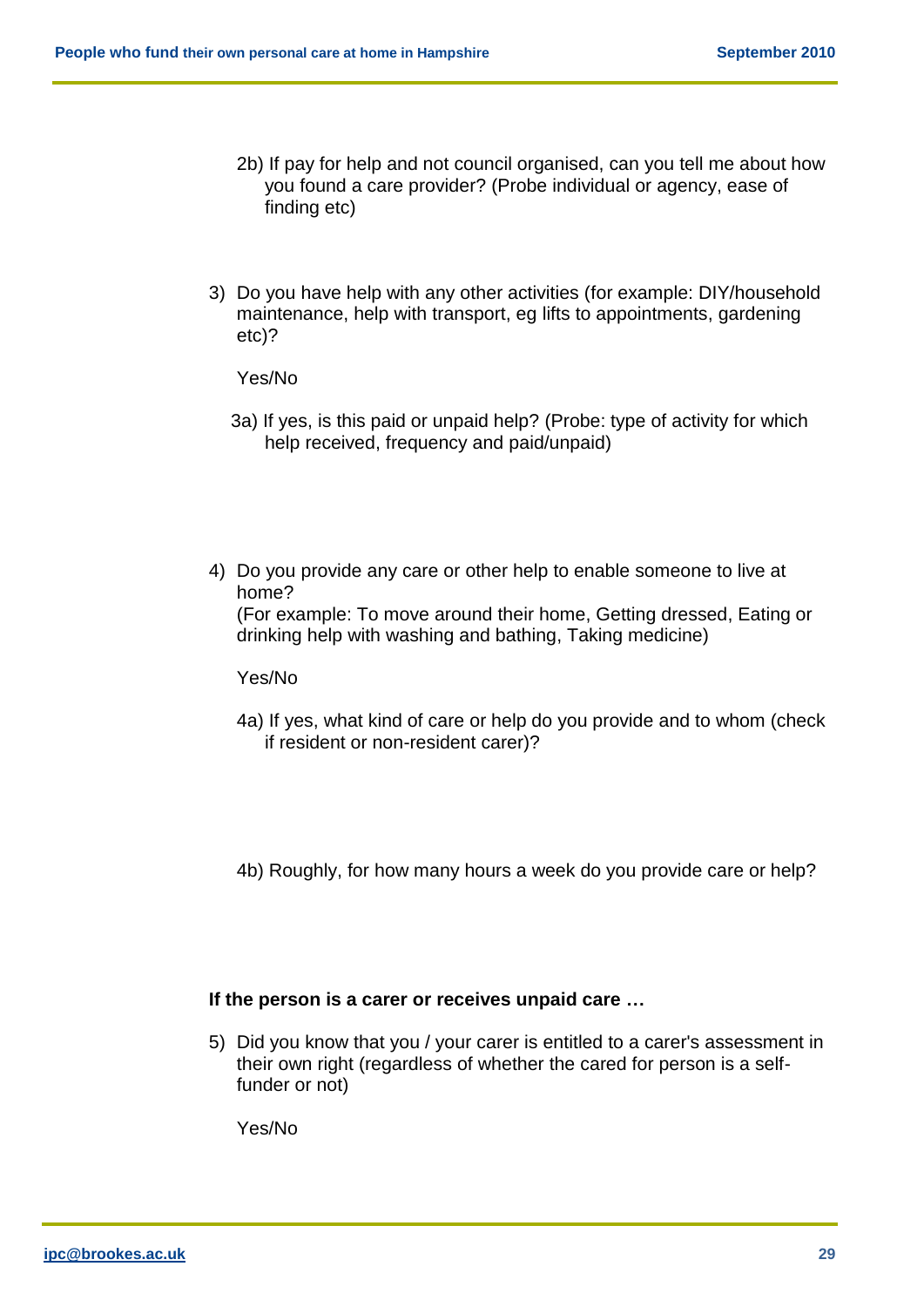6) Did you know that there are services available to support carers in the county?

Yes/No

#### **Contact with County Council**

7) Have you ever contacted the County Council/Social Services<sup>8</sup> for help with care or support?

Yes / No (If no, go to Q.9)

7b) If yes, what happened? (Probe – who did they speak to, did they get a formal assessment, how recently, etc)

7c) If you contacted Social Services, were you offered an assessment of your needs?

Yes/No

8) If the County Council refused care/support:

i) What was the reason for this? (Probe – eligibility, threshold, other)

- ii) Were you offered any other kind of help? Eg, advice, list of care providers (Probe for details)
- 9) If no (have not approached County Council), why not? (Probe have informal carer, don't think would qualify, would have to reveal personal info, perceived quality of service etc)

 8 Respondents are likely to be more familiar with 'Social services' than Adult Social Care.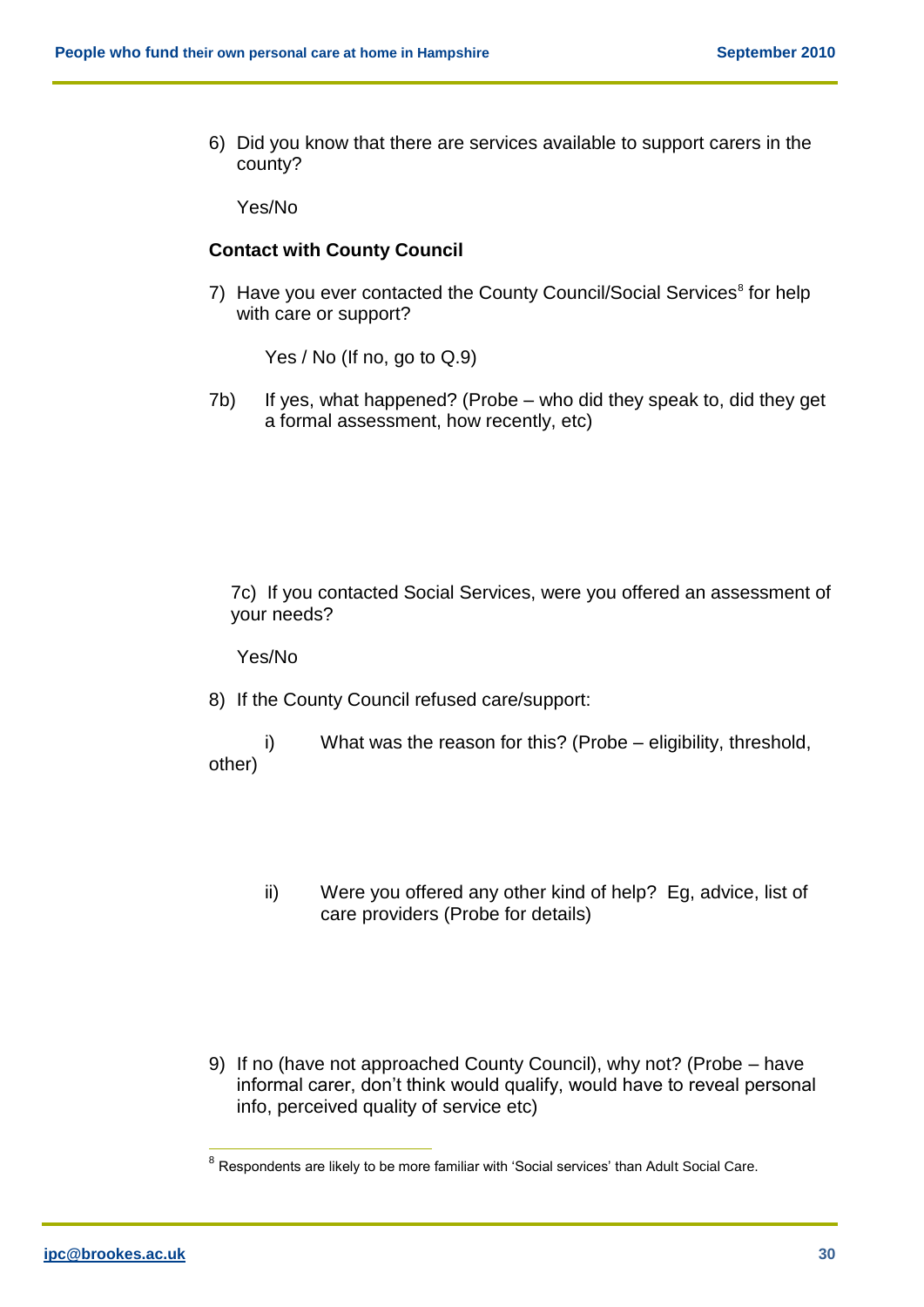10)Did you know that you are entitled to an assessment, regardless of your means?

Yes/No

11)Before you had a need to investigate options for care and support, did you realise that social care was means-tested, unlike health care?

Yes/No

12)Is there any help or care which *you believe* the County Council could provide you with?

Yes / No

12a) If yes, what would that be?

13) Do you feel you can access good information and advice when you have to make decisions about the future - eg care, finances, housing etc?

Yes/No

14)If you don't feel well informed, what information would be useful?

15)And how/where would you want to go to access it?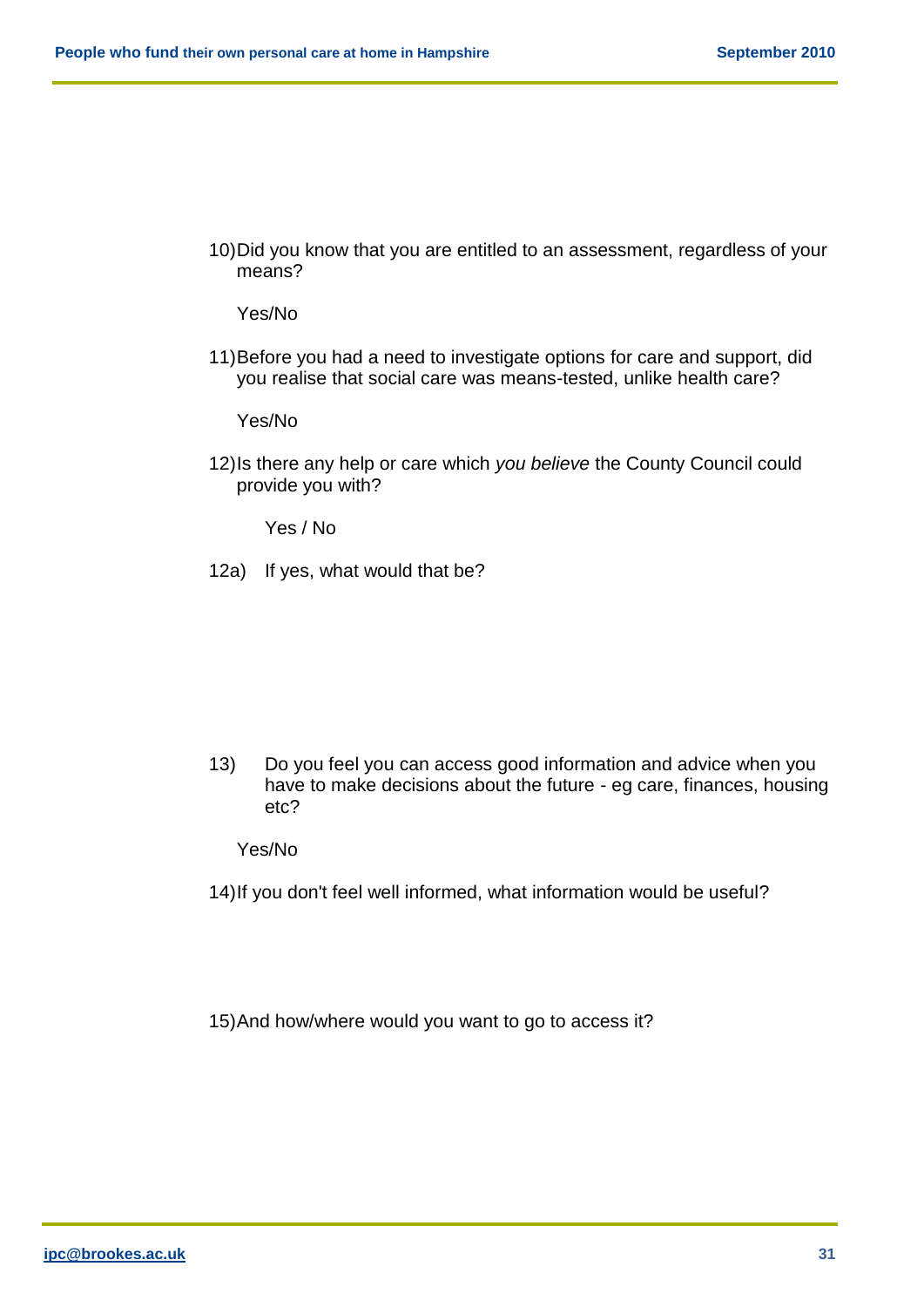## **To help us analyse the results of this research, it is useful to have a little background information.**

16)Could you tell me which of the following age groups you are in?

Under 65 75-84

65-74 85+

17)Are you: married / civil partnership/ cohabiting/ single / widowed / divorced / or separated?

18)Do you live on your own? Yes / No

19)Which of the following best describes your ethnic origin?

**White** (this includes British, Irish and Other White)

**Asian or Asian British** (this includes Indian; Pakistani; Bangladeshi; and Other Asian or Asian British)

**Black or Black British** (this includes Black Caribbean; Black African; and Other Black or Black British)

**Mixed Ethnicity** (this includes White and Black Caribbean; White and Black African; White and Asian; and Other Mixed)

#### **Chinese or Other Ethnic Group**

That was the final question. Thank you very much for taking part.

Note: If any answers indicate a need for further advice/they want an assessment etc, it is really important to us that the interviewer should recommend either Care Choice (Hampshire County Council Adult Services website) <http://www3.hants.gov.uk/carechoice.htm> or contacting Hantsdirect (Hampshire County Council telephone contact centre) tel: **0845 603 5630** to receive further info/access an assessment.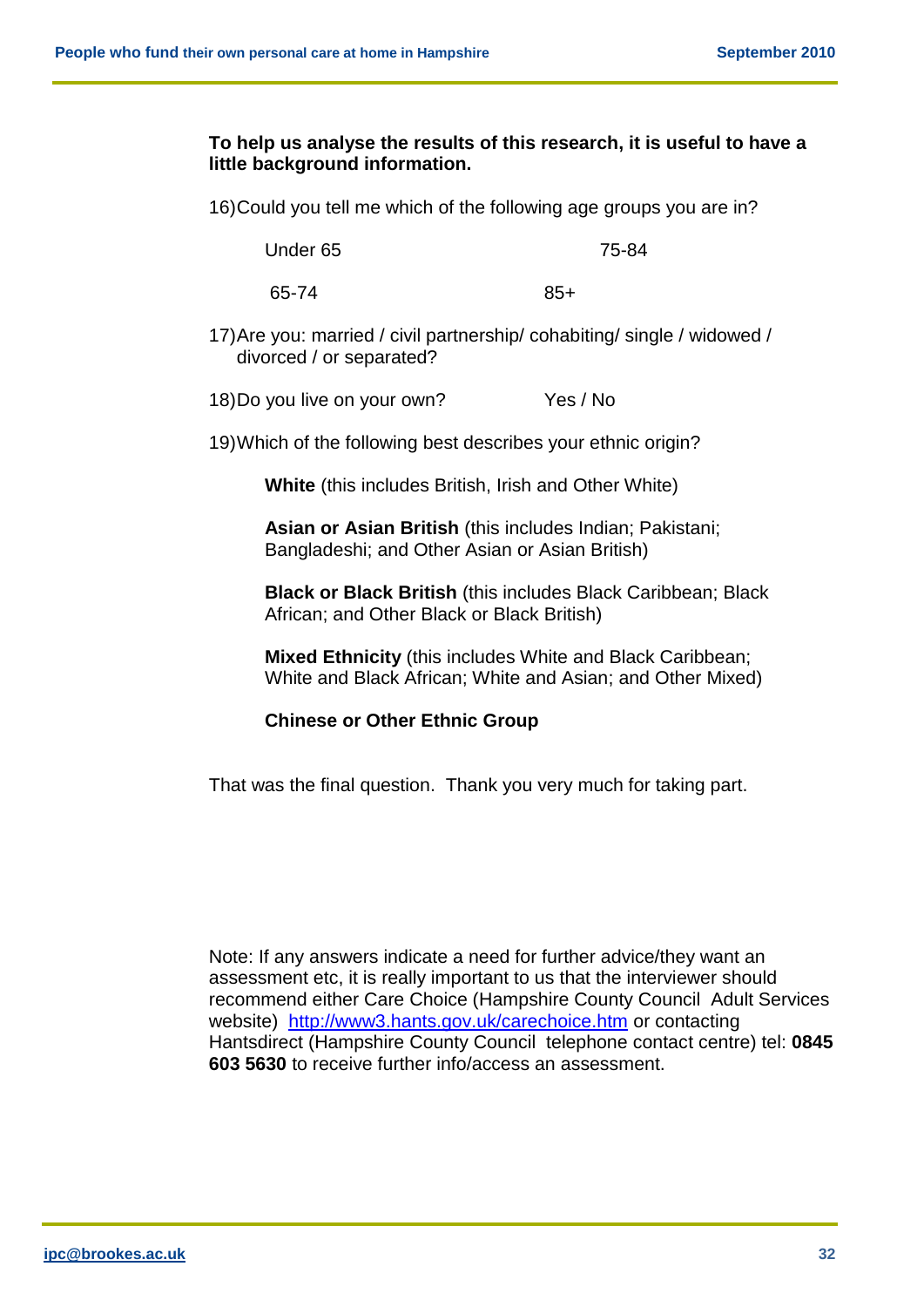#### **Appendix 4 – Freetext comments**

Having fractured a bone in my ankle, I have had much difficulty living at home. A friend who is 75 years old has been looking after me – getting up through the night to assist me in going to the toilet – plus helping me up and down stairs. The GP or district nurse have not visited me – surely at 72 years – I could have had some help?

Social services not interested and I had to arrange my own wheelchair and two high rise toilets from the Red Cross. Having worked for the NHS for 22 years – for one so old – a visit by a GP or nurse would have helped particularly with a shower.

*Survey respondent 07539*

Being forced to pay is like a second class citizen in accessing support or information. Originally contacted when needs were lower and income higher. Now needs are higher and savings lower.

Even with live in paid agency, there is still a lot of care required by the family. Emergencies when agency let us down. House management, daily pop-ins, paperwork, financial management, garden, decorating etc, etc.

*Survey respondent 01686 – paying for 24 hour live in care*

Not so much personal care required since shower installed. *Survey respondent 01115*

Most of the older people here are having problems getting hospital transport. Botley to Southampton by taxi costs £20 each way.

*Survey respondent 02780*

I am staying with my daughter at present as I am unable to looks after myself and can't afford the care and help I need at present. My daughter is a widow and needs an income, thus her visits to me are very difficult to arrange and involve a 170 mile journey.

*Survey respondent 03634*

Pay for half an hour a day. I don't want to share my financial situation because my spouse takes care of it.

*Survey respondent 05260*

24 hours a day supervision – Alzheimers. Full time care paid for by myself because council won't pay costs.

*Survey respondent 05418*

I found it would cost me too much (to pay for help). I think I also find it hard to have strangers in my home/only on pension.

*Survey respondent 06881*